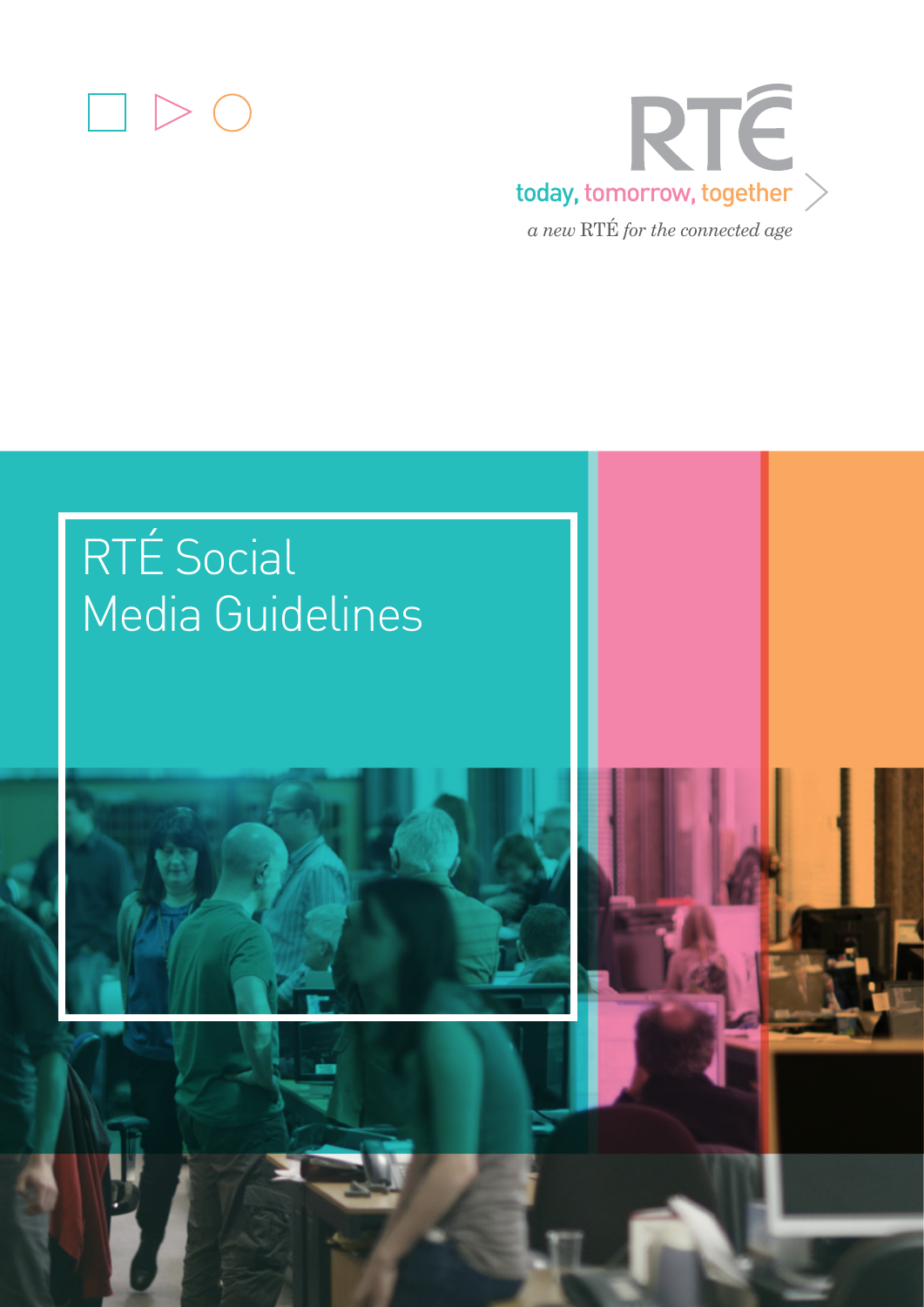# $\Box \triangleright \bigcirc$

# **Contents**

| Introduction |                                                                                       | $\overline{2}$ |
|--------------|---------------------------------------------------------------------------------------|----------------|
|              | • Reason for these Guidelines                                                         | $\overline{2}$ |
|              | • What Is Meant By Social Media?                                                      | $\overline{2}$ |
|              | · Classification of Accounts                                                          | $\overline{2}$ |
|              | • Breaches of Guidelines                                                              | $\mathbf{3}$   |
|              | • Obligations and Constraints                                                         | 3              |
|              | · Guidelines Updating Procedure                                                       | $\overline{4}$ |
| Section 1.   | Set-up and Management of Official RTE<br><b>Branded Social Media Accounts</b>         | $\overline{5}$ |
|              | 1.1 Editorial Purpose                                                                 | $\overline{5}$ |
|              | 1.2 Roles and Responsibilities                                                        | $6^{\circ}$    |
|              | 1.3 Moderation                                                                        | $\overline{7}$ |
|              | 1.4 RTÉ Branding                                                                      | 8              |
|              | 1.5 Social Media Account Creation                                                     | 9              |
|              | 1.6 Engagement                                                                        | 9              |
|              | 1.7 Rights Issues and Clearance                                                       | $11\,$         |
|              | 1.8 Crisis Management                                                                 | 12             |
|              | 1.9 Exit Strategy                                                                     | 13             |
|              | 1.10 Newsletters                                                                      | 13             |
|              | 1.11 Advertising                                                                      | 13             |
|              | 1.12 Children and Young People                                                        | 13             |
|              | 1.13 How to Deal with Abuse/Trolling                                                  | 14             |
|              | 1.14 Product Endorsements                                                             | 14             |
| Section 2.   | Personal Social Media Accounts of RTÉ Staff and Contractors                           | 15             |
|              | 2.1 What is meant by Hybrid Personal/Personal Account?                                | 15             |
|              | 2.2 Hybrid Personal Accounts (Class 3)                                                | 15             |
|              | 2.3 Personal Accounts (Class 4)                                                       | 15             |
|              | 2.4 Ownership of RTÉ content on personal accounts                                     | 15             |
| Section 3.   | Using External Social Media Platforms                                                 | 17             |
|              | 3.1 Information gathering and source material                                         | 17             |
| Appendices   |                                                                                       | 19             |
|              | Appendix 1. Social Media Account and Strategy Clearance Form, Classifications 1 and 2 | 19             |
|              | Appendix 2. Declaration Form re Class 1, 2 or 3 Account                               | 24             |
|              | Appendix 3. Social Media and Your Show                                                | 25             |
|              | Appendix 4. RTÉ Branding on Facebook and Twitter                                      | 26             |
|              |                                                                                       |                |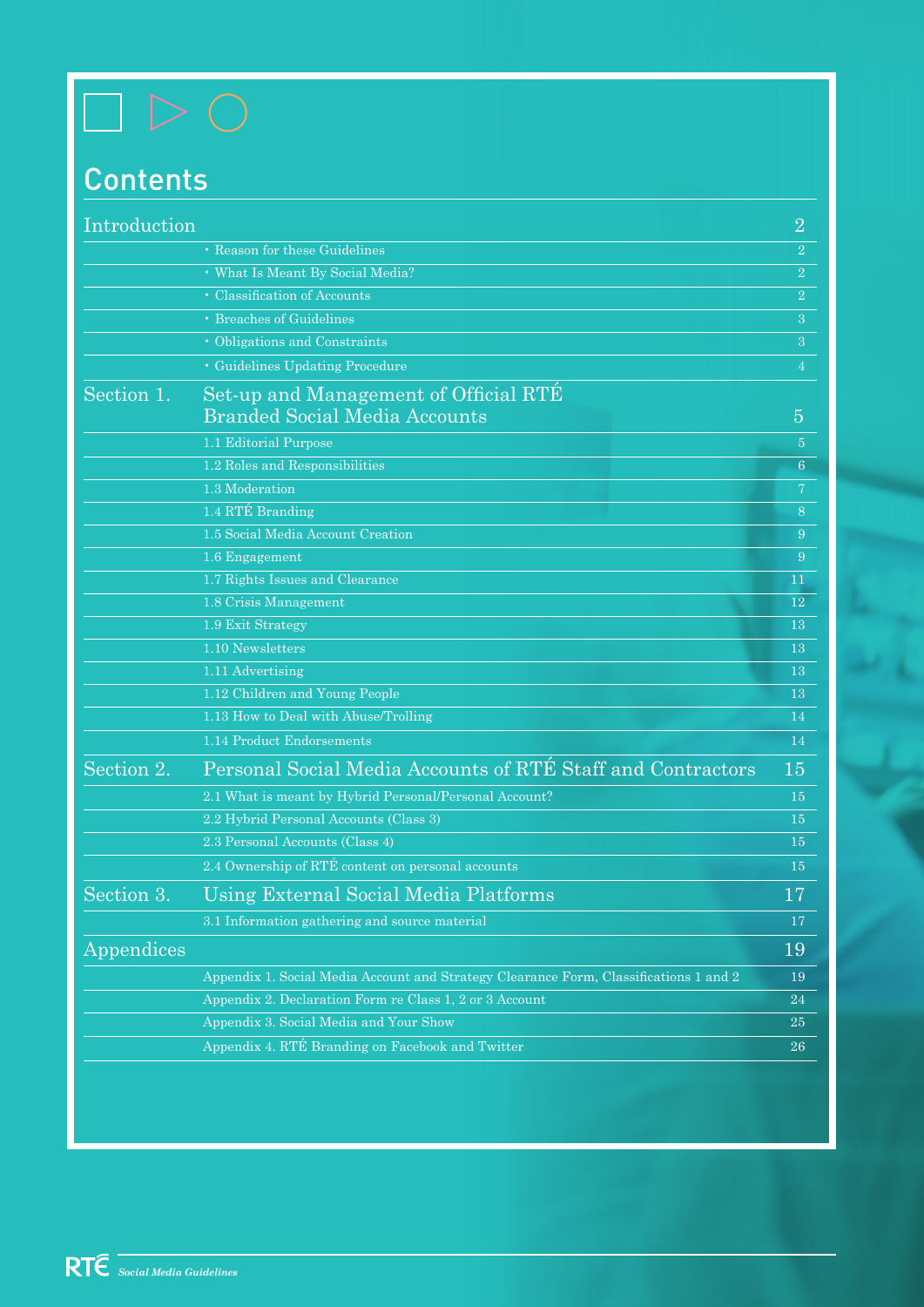# Think before you TWEET\*

Think before you POST\*

-<br>-<br>-

Think before you UPDATE\*

\*can you stand over what you publish?

1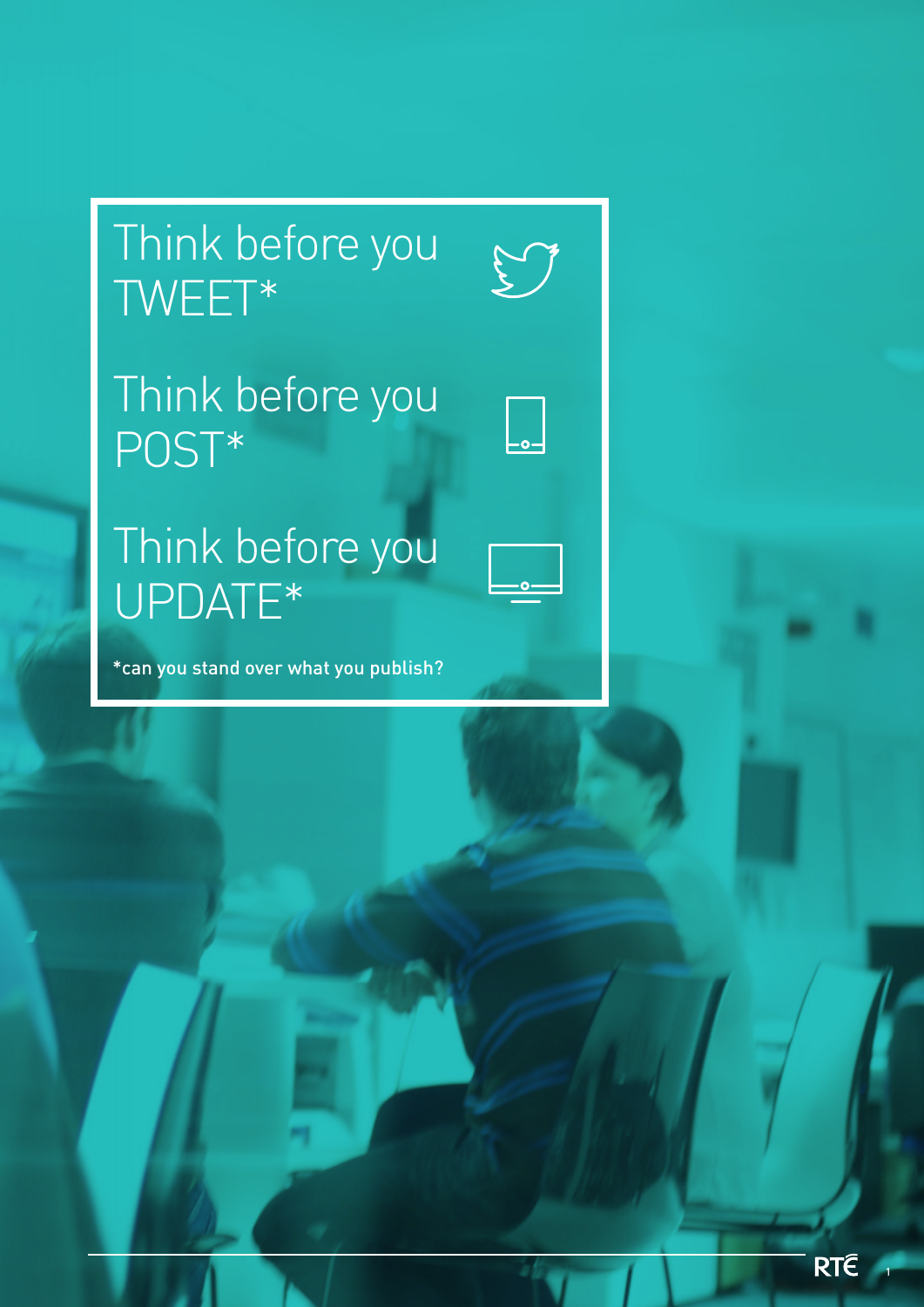## Introduction

All RTÉ staff and contributors should be aware of and should abide by the RTÉ Social Media Guidelines. Journalists and other editorial personnel should take care to preserve RTÉ's editorial integrity in any comments or postings made by them on social media sites, even if these are of a personal or hybrid type. Comments or criticisms on public events, issues or personalities, whether originated or copied/ shared, or whether explicit or implied, which may appear to compromise the editorial independence and impartiality of an RTÉ editorial professional or RTÉ itself are damaging to RTÉ's interest and public responsibility and should not be engaged in.

Social media and broadcasting are powerful partners. Social media allows people to enjoy our content in many ways and on many levels. It connects us with audiences and is a platform to develop new communities who share a common connection: RTÉ.

Social media platforms like Twitter are now considered established platforms to break news stories or to provide a primary source material and, along with Facebook, YouTube etc., are commonplace in the sphere of private and public life; social media, increasingly, is how we and our audiences keep in contact with friends, discuss lifestyle and related issues, and share content.

RTÉ encourages its staff and contractors to be active in and engage with social media. These guidelines aim to provide common-sense guidance for its use.

The internet is a fast-moving technology and it is impossible to cover all circumstances. However, the principles and practices set out in this document should always be followed. A full knowledge of these guidelines is the personal responsibility of all staff, an essential professional requirement and a matter of contractual obligation. As social media and other online tools put the power to publish our stories, our lives and our opinions into all of our hands, the impact of this on RTÉ's public service mission is something in which we are all involved.

#### **Reason for These Guidelines**

These guidelines are meant to assist RTÉ staff and contractors navigate an evolving social media landscape. As this medium develops we will revisit the guidelines accordingly.

If in doubt about any aspect of the guidelines as outlined below please contact your line manager in the first instance. S/he may then, if appropriate, refer you to a member of the Human Resources or Communications teams who will clarify any query. On occasion you may also be referred to a designated social media specialist within the IBDs.

#### **What Is Meant by Social Media?**

These guidelines cover all social media platforms including but not limited to:

- Social networking sites (Facebook, Myspace, LinkedIn)
- • Micro-blogging sites (Twitter)
- • Blogs (including company and personal blogs as well as comments on all social media platforms)
- • Video and photo sharing websites (Flickr, YouTube)
- • Forums and discussion boards (Boards.ie, Google Groups, Yahoo! Groups)
- • Online encyclopedias (Wikipedia, Sidewiki)

#### **Classifications of Accounts**

RTÉ acknowledges four classifications of account:

- **1. Official Service Account** (e.g. @rtenews; @rteradio1; @rteplayer) An account which is officially set up, monitored and managed by RTÉ
- **2. Official Programme Account** (e.g. @drivetimerte; @morning\_ireland)

 A programme account which is officially set up and monitored and managed by RTÉ

#### **3. Hybrid Personal Use by On-Air/ Editorial Staff**

(e.g. @miriamocal, @bryansixone)

 A personal account that an on-air presenter, reporter or other RTÉ staff member/contractor also uses for work related matters. Holders of such an account must comply with these guidelines when using a hybrid personal account for all use, including without limitation personal and professional use.

#### **4.Private Personal Use**

 A personal account is a social media account set up and operated by an employee or contractor for personal matters and contains minimal association between the user and RTÉ. Nonetheless, these accounts, by nature of the owner's contractual association with RTÉ, are bound by these guidelines.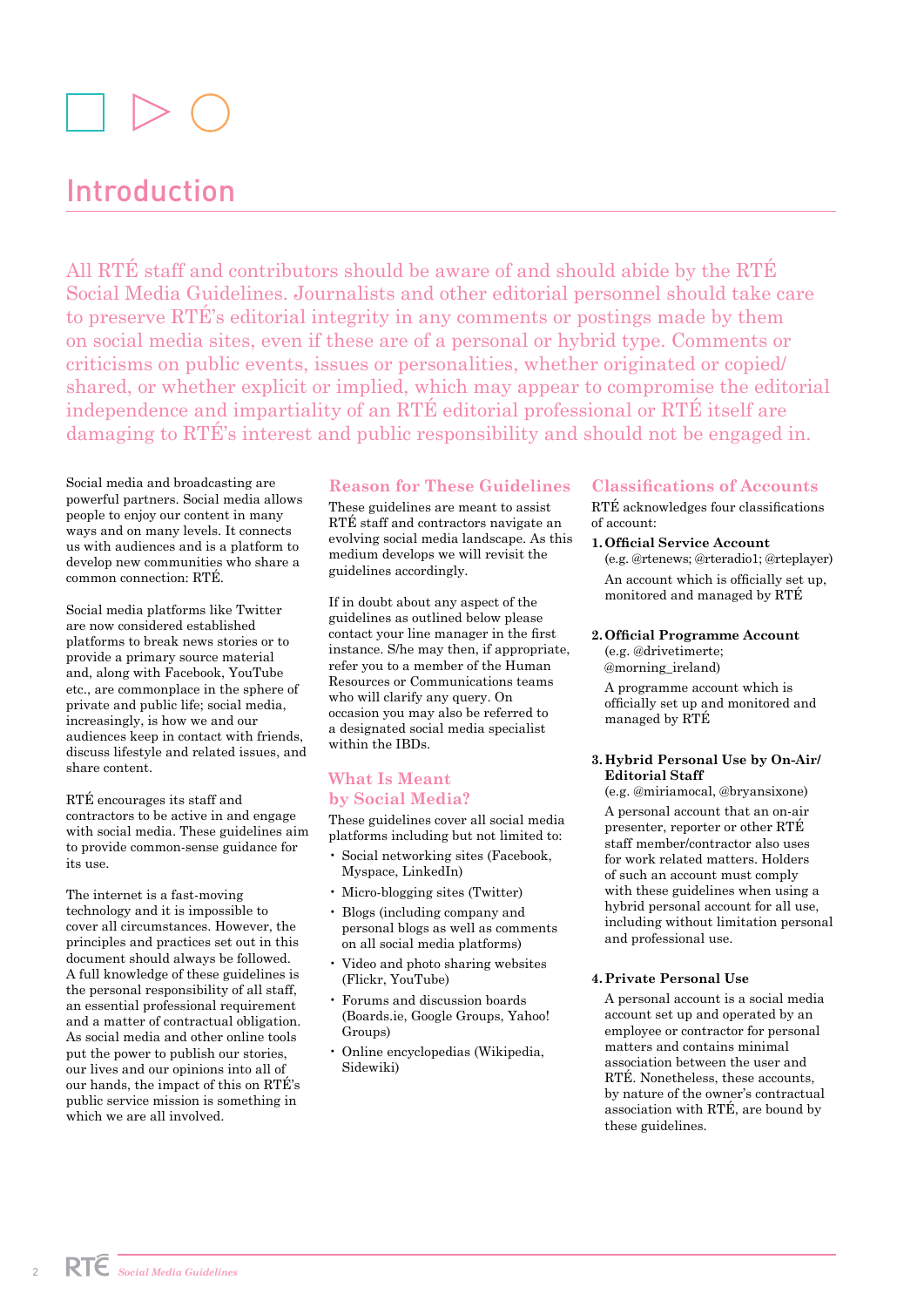

Social media platforms like Twitter are now considered established platforms to break news stories.

#### **Breaches of Guidelines**

These guidelines are contractually binding and form part of the terms and conditions of employment and/or engagement with RTÉ.

Breach of these guidelines will be treated as a disciplinary matter for employees and subject to the normal courses of disciplinary action. Contractors may have their contracts terminated if found to have breached these guidelines.

#### **Obligations and Constraints**

We are all obliged to understand the constraints that apply to us as RTÉ staff or contractors when we operate, administrate or use social media that sits in one or more of the above categories.

Staff and contractors should be aware that publishing on social media is no different to publishing on traditional/ mainstream media and must be aware of the risks that may arise as a result of publication on social media such as defamation, contempt and privacy and intellectual property rights infringement (including copyright and

trademarks). Staff and contractors should refer to the legal guide documents that are available on the Hub (http://hub.rte.ie/).

These social media guidelines do not exist in isolation. For a better understanding of how these guidelines are informed by other related policies and guidelines, staff and contractors should be familiar with the relevant sections of the policy documents outlined on the next page.

#### **@rte on Twitter**

RTÉ's organisational account is @rte. Accounts should treat this account as the leader consumer engagement account and engage proactively with the account so as to maximise exposure. For services without dedicated Twitter accounts, the convention when referring is as follows: "@rte One"; "@rte Two"; "@ rte Cor na nOg"; "@rte Supporting the Arts", etc.

The account aims to promote RTÉ and all its services to a range of demographics, publishing news, entertainment, sport and lifestyle content, driving back to the originating service Twitter accounts. All accounts have much to gain from a strong @rte account and, as this account grows, its ability to promote RTÉ's smaller accounts is significant.

As such @rte should be a central consideration for all social media operators and admins, and should be central to any local social media strategy. In particular, @rte should be the active consumer partner for competitions, content-distribution and general promotional or mar-comms activities.

The account is resourced by a central team who are available to assist with the promotion of any content or class 1, 2 or 3 accounts.

#### **For All Staff**

RTÉ Staff Manual The Irish and English language versions of the RTÉ Staff Manual are available on the Hub.

3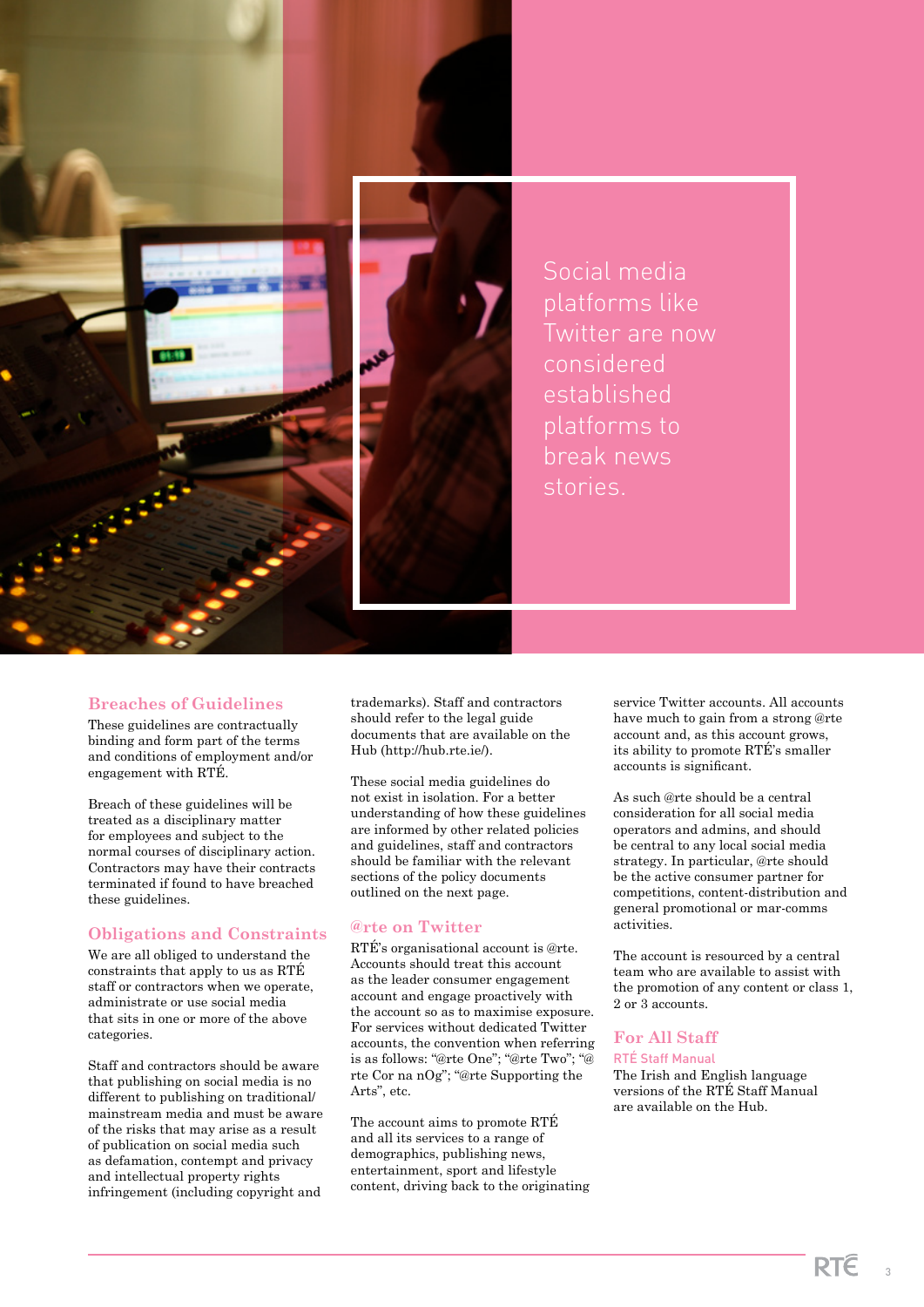#### Chapter 7 Policies and Procedures, Section 6 – RTÉ Personal and Public Activities of Staff

This section of the RTÉ Staff Manual was updated in 2010 and the updated version can be accessed on the Hub.

(Note: Section 6 [subsection 4] of the above document provides guidance around the area of RTÉ Staff and Politics.)

RTÉ Code of Business Conduct (2010)

#### RTÉ Child Protection Policy 2013

This policy was updated in June 2013 and developed in line with the requirements of 'Children First National Guidance for the Protection and Welfare of Children 2011'. http://hub.rte.ie/wp-content/ uploads/2013/01/RT%C3%89-Child-Protection-Policy-2013.pdf

#### **For Programme-Makers and Journalists**

Programme-makers and journalists should supplement knowledge of social media guidelines by consulting the documents below.

RTÉ Journalism Guidelines

RTÉ Programme Content Standards

**All of these documents, both Irish and English versions, are available on RTÉ's intranet, the Hub.**

#### **Guidelines Updating Procedure**

These guidelines will be reviewed as required. This document is available on the Hub. This online version will always be up to date and any changes to it will be highlighted by news items on the Hub.

These guidelines are contractually binding and form part of the terms and conditions of employment and/or engagement with RTÉ.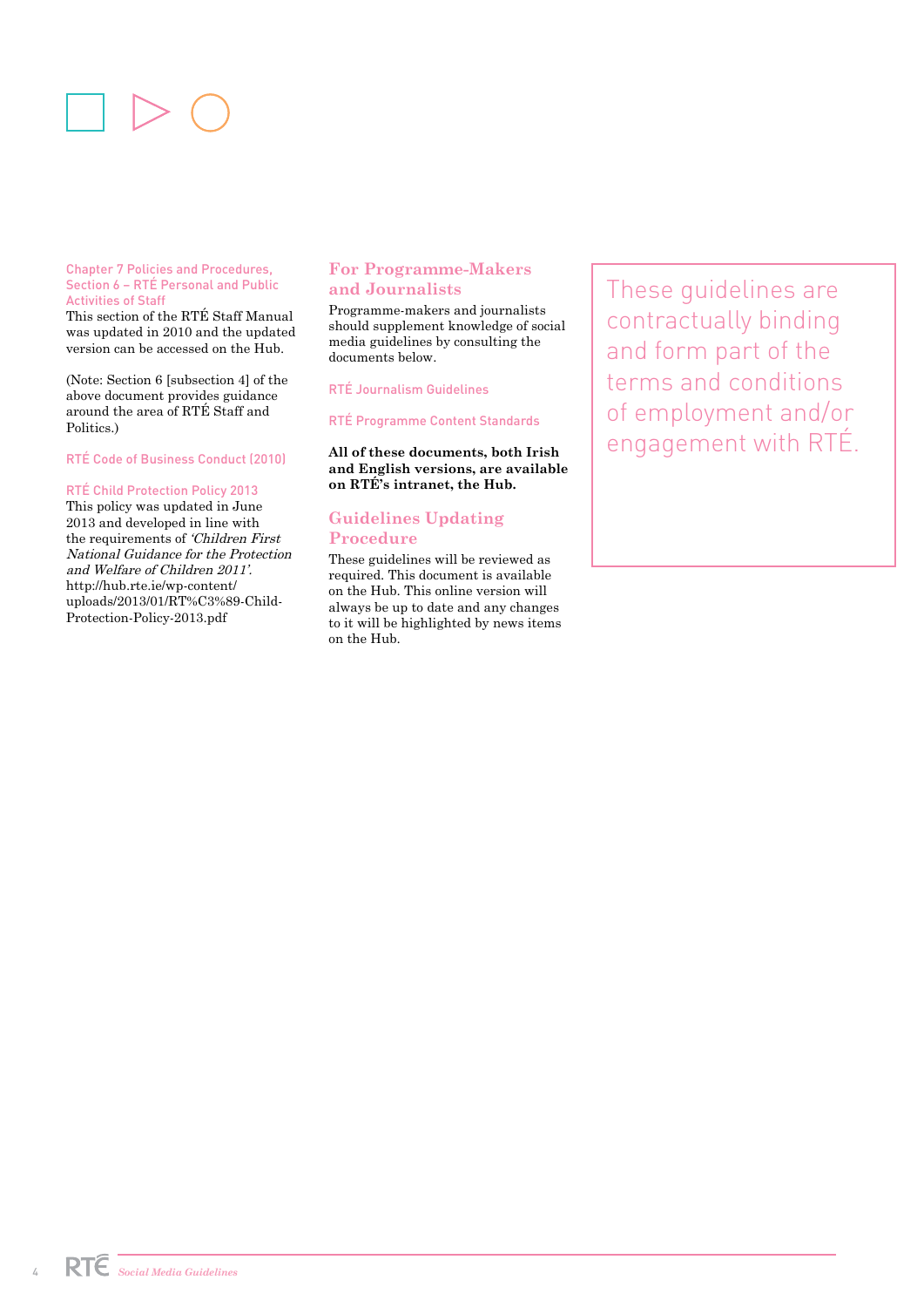## Section 1. Set-up and Management of Official RTÉ Branded Social Media Accounts

This section relates to Official Service Accounts (Classification 1) and Official Programme Accounts (Classification 2). These are accounts set up and managed by RTÉ typically with a view to promoting services or programmes. These accounts (Classification 1 & 2) are the property of RTÉ and all material associated with the account be it content, friends, followers etc. is owned by RTÉ. Examples are the @rtenews twitter account or the RTÉ Guide Facebook page. https://www.facebook.com/rteguide.

#### **Context**

This section is intended to help RTÉ staff and contractors engage with users on RTÉ's own sites and with RTÉ authorised accounts on third-party social media sites. RTÉ encourages every production and related services team to actively consider the social media space.

#### **1.1 Editorial Purpose**

Social media development must be viewed as part of the commissioning process. Because all programmes and series are different, the application of social media will change from one production to the next. Some programmes will, by their nature, have little or no social media presence. Official Service and Official Programme Accounts (Classification 1 & 2) must have a valid communications purpose in line with the platform/brand mission

(See Social Media Account and Strategy Clearance Form – Appendix 1).

**It is strongly advised that all informal activity on third-party sites such as Facebook and on blogs be discussed with relevant managers to assess likely risks.** 

- What is the editorial purpose? How does this fit in with the overall editorial and marketing strategy?
- Does the social media account appeal to a key demographic that's not already being served via RTÉ.ie? Is this the right account with the right audience?
- Does anything similar already exist? If it does, would working with an existing presence be better for the community and for RTÉ?
- • What commitments are the team willing to make to the social media account? Are the proper resources in place to keep it refreshed and relevant? For how long?
- Is the topic of your social media account high risk (e.g. religion, sport, politics, etc.)? What form of moderation will you employ on your social media account? (See Section 4 - Moderation.)
- What happens to your online followers when the programme ends? (See Section 11 – Exit Strategy.)
- • How will success be measured? What are the targets?
- Is the overall time and resource investment likely to be worth the benefit the presence may deliver?

Accountability is essential. The Line Manager/Editor/Communications Manager/Marketing Manager (as appropriate) will agree on designated social media administrator(s) for Official Service Accounts (Classification 1) and Official Programme Accounts (Classification 2), who will act as both editor and moderator. The social media administrator(s) will be a member of the relevant platform/ editorial/marketing team. They will be responsible for maintaining, refreshing and moderating the account.

All social media administrator(s) must be familiar with the legal guide documents that are available on the Hub (http://hub.rte.ie/). Publishing on social media is the same as publishing on mainstream/traditional media. The risks should be carefully considered prior to publishing on social media, for example, defamation, contempt, privacy and intellectual property rights (e.g. copyright/trademark) infringement.

#### **The Legal Guide Documents Are Available Here:**

**Legal Advice Note – Defamation and the Protection of Reputation**  http://hub.rte.ie/wp-content/ uploads/2012/11/Protection-of-Reputation-KF1.pdf

## **Legal Advice Note – Privacy Law**  http://hub.rte.ie/wp-content/

uploads/2012/11/Privacy-Law-Advice-Note-April-20121.pdf

#### **Legal Advice Note – Contempt**

http://hub.rte.ie/wp-content/ uploads/2012/11/Contempt-of-Courtand-Court-Reporting1.pdf

#### **Legal Advice Note – Copyright Infringement**

Use of text, photographs, artistic works, audio and/or audio visual content from social networking/media sharing websites on RTÉ services. http://hub.rte.ie/wp-content/ uploads/2012/11/Use-of-Material-from-Social-Networking-Websites-on-RTÉ-Services1.pdf

5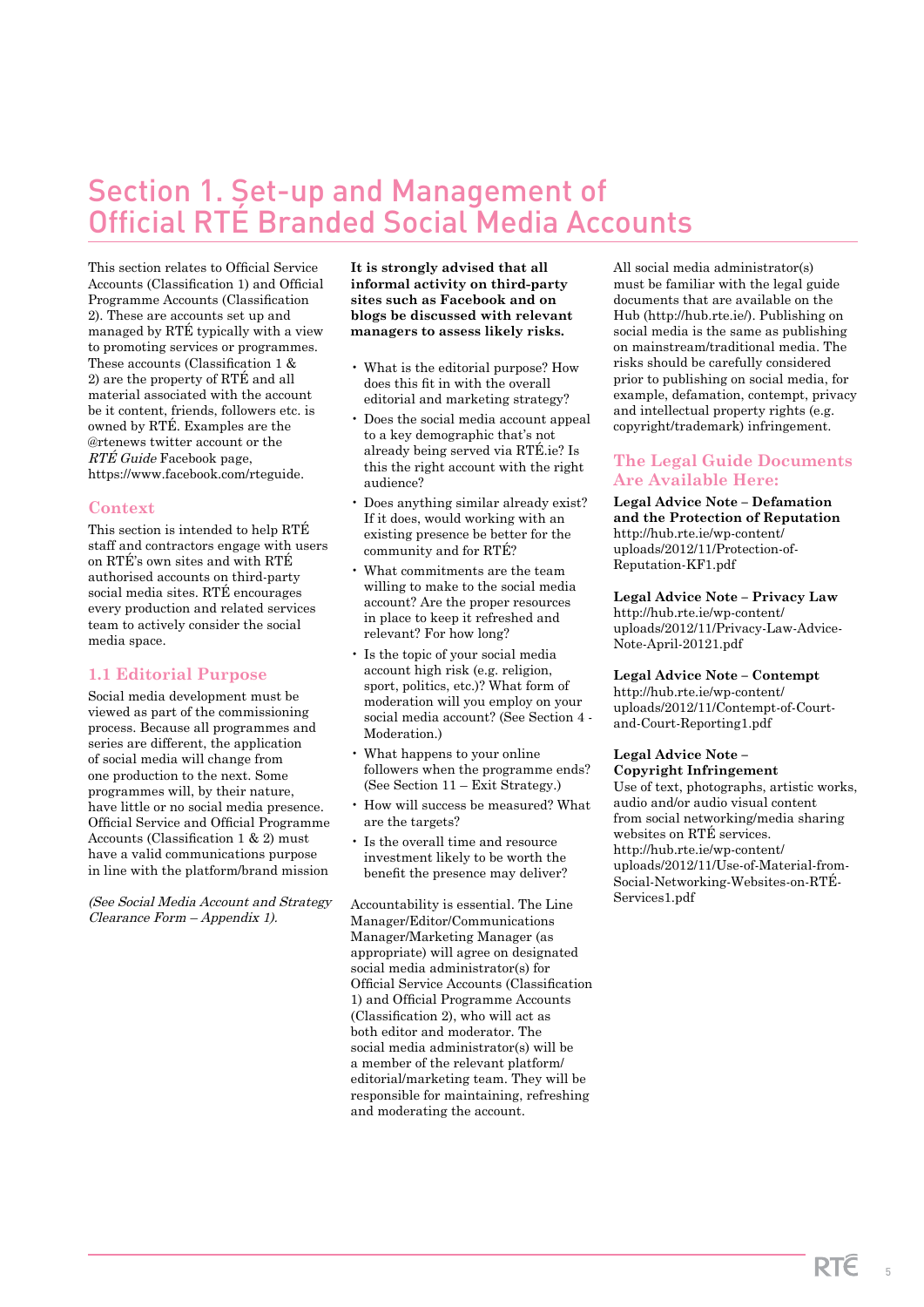#### **1.2. Roles and Responsibilities**

The social media administrator(s) are responsible for maintaining regular audience engagement when using third-party sites. This will help to keep track of active accounts and manage any risk-related situations that arise.

The use of non-RTÉ personnel (independent contractors or external agencies) to manage social media accounts (Classification 1 & 2) is fine once the proper insurances about responsibility are in place. (Note: Appendix 1: Clearance to Create a Class 1 or Class 2 Account and Section 1.3 around Moderation). RTÉ must have in-house administrator access on all social media accounts (Classification 1 & 2) even if administration of the

account is designated to an independent production company, agency or external contractor.

Care must be taken when posting updates on Official Service/ Programme Accounts (Classification 1 & 2) to ensure that posts are sent from the correct account. This is particularly important for social media administrator(s) using numerous accounts (and who may also have personal social media accounts). Try not to be logged onto multiple accounts simultaneously, particularly on mobile devices. This can lead to posts being inadvertently published from wrong accounts or, worse again, posts meant for your personal account ending up on Official Service/Programme Accounts (Classification 1  $\&$  2).

#### **Passwords**

For security reasons, it is necessary to keep the number of those with access details, log-ins and passwords to a minimum. In addition to the social media administrator(s) a senior member of the programme team, usually the series producer/ editor or manager, must at all times, have administrator access to the Official Service/Programme Accounts (Classification 1 & 2).

In the event that an Official Service/ Programme Account (Classification 1 & 2) is being administered by an independent production company, passwords should be changed only by prior agreement with RTÉ.



For security reasons, it is necessary to keep the number of those with access details, log-ins and passwords to a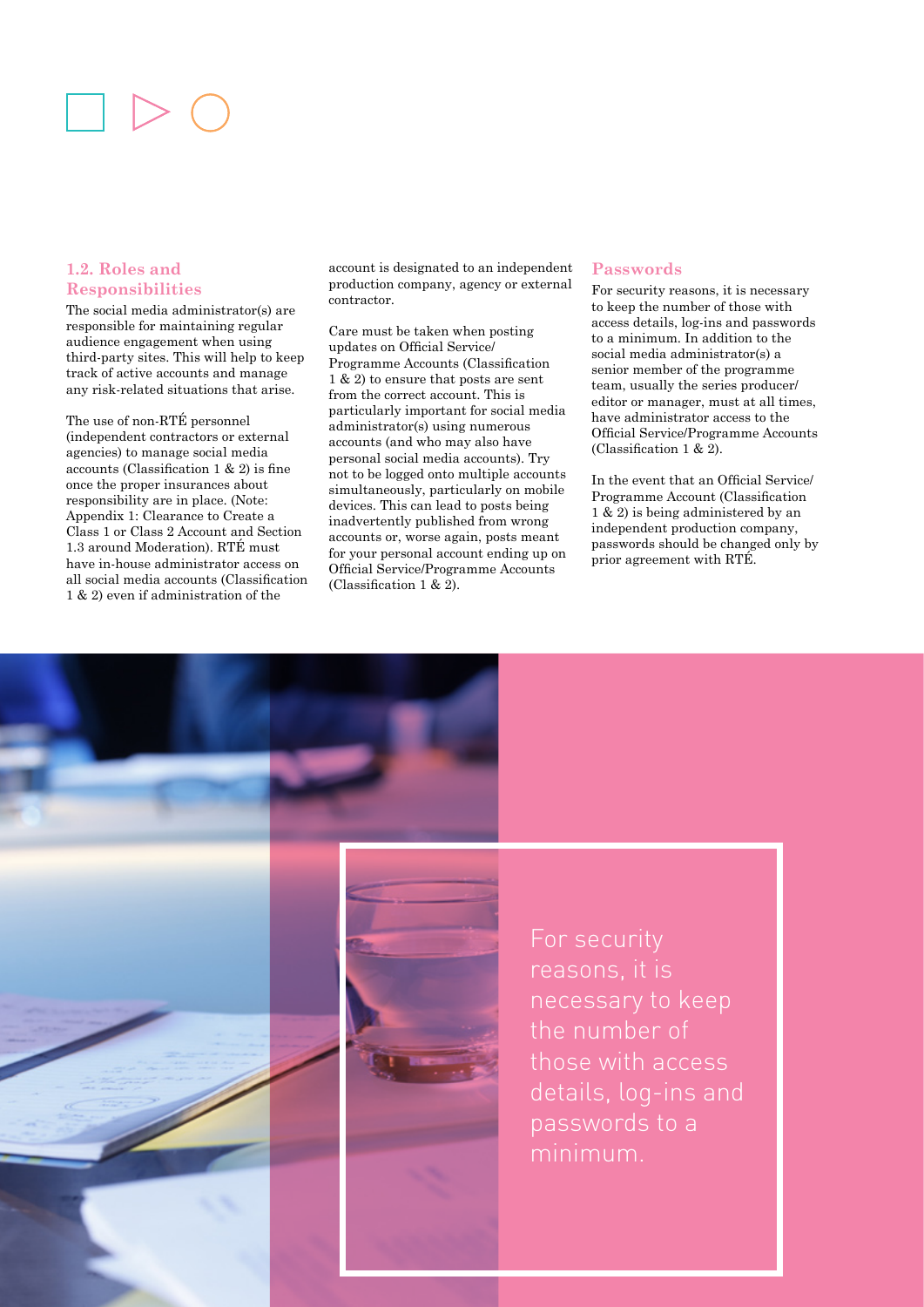A list, including contact details, of those with access to the account must be held securely by a designated social media administrator. **All passwords should be alphanumeric and include at least one symbol.** 

#### **Principles and Practices**

When using social media accounts (all classifications) either on behalf of RTÉ (Classification 1 & 2) or in a personal capacity (Classification 3 & 4), you should:

- Act responsibly
- Understand the legal guidance documents referred to in Section 1.1
- • Be authentic, truthful and respectful
- • Avoid disputes
- • Use common sense

#### **1.3 Moderation**

Moderation is the monitoring and editorial administration of social media accounts.

It is necessary to understand the level of moderation an Official Service/ Programme Account (Classification 1 & 2) requires in order to evaluate whether it should be post-moderated or reactively moderated. The more active the account and its fan base are the more monitoring is required. No Official Service/ Programme Accounts (Classification 1 & 2) should be left unchecked for days on end. The type of moderation used on an account should be stated in the account description so that its users are fully informed, such as:

"This account is reactively moderated – we will only consider removing posts or comments that we receive complaints about"

or

"We actively moderate this account and any comments that we consider unsuitable or in bad taste will be deleted and persistent abusers will be blocked."

Before setting up an Official Service/ Programme Account (Classification 1 & 2) on a third-party social media platform it is essential for the producer/ editor to evaluate the risk and to set clear guidelines for the social media administrator(s) around moderation. It is important also to establish a House Rules section for the community of users on the third-party social media platform *(see RTÉ branding on* Facebook and Twitter – Appendix 4).

There are three basic forms of moderation:

#### I. Reactive Moderation

Reactive moderation is when the account owner of a social media account/site or a page passively manages it. When informed of a message that is either illegal or inappropriate, the account/site owner proceeds to moderate that comment by removing it.

#### II. Post-Moderation

Post-moderation is when a social media account/site owner actively moderates comments that are posted to a social media account/site. Prior to being informed of an illegal or inappropriate comment, the moderator chooses to evaluate the comment and removes it.

#### III. Pre-Moderation

Pre-moderation is when a social media account/site owner chooses to accept or reject comments before they are posted to a social media account/site.

RTÉ Digital employs a pre-moderation strategy on RTÉ.ie where any thirdparty comments are moderated before being uploaded. As RTÉ owns the RTÉ. ie platform, RTÉ is responsible for the comments and, therefore, duty bound not to publish illegal content.

On third-party social media platforms, persons publishing comments are deemed to be the publishers and they are liable for any inaccuracies. However, RTÉ as the social media account operator needs to monitor comments and posts to ensure illegal/ offensive content is not published. Although Twitter and LinkedIn cannot be pre-moderated, comments on YouTube and posts on Facebook can be. It is important to point out that Facebook posts can be pre-moderated but comments under published posts cannot. These can only be deleted by the social media adminstrator(s) after they have been published.

Specifically, don't allow racist, sectarian, bullying or sexist comments; also watch out for the use of bad language which, generally, should not be published. On Facebook the 'Profanity Blocklist' should always be set to 'Strong'. You can also add specific words to the blocklist.

As a default, comments under videos uploaded to RTÉ's YouTube channel are pre-moderated.

There are particular risks in and around the live broadcast of TV or radio programmes that contain competitive elements, from sports events to big ticket entertainment shows, output where emotions among audiences can run high.

It is important that management of social media moderation is particularly focused around peak periods, immediately before, during and after transmission and/or during press announcements about the series or advance publicity releases. However, all Official Service/Programme Accounts (Classification 1 & 2) need to be monitored regularly by the social media administrator(s), even when a programme is off-air.

7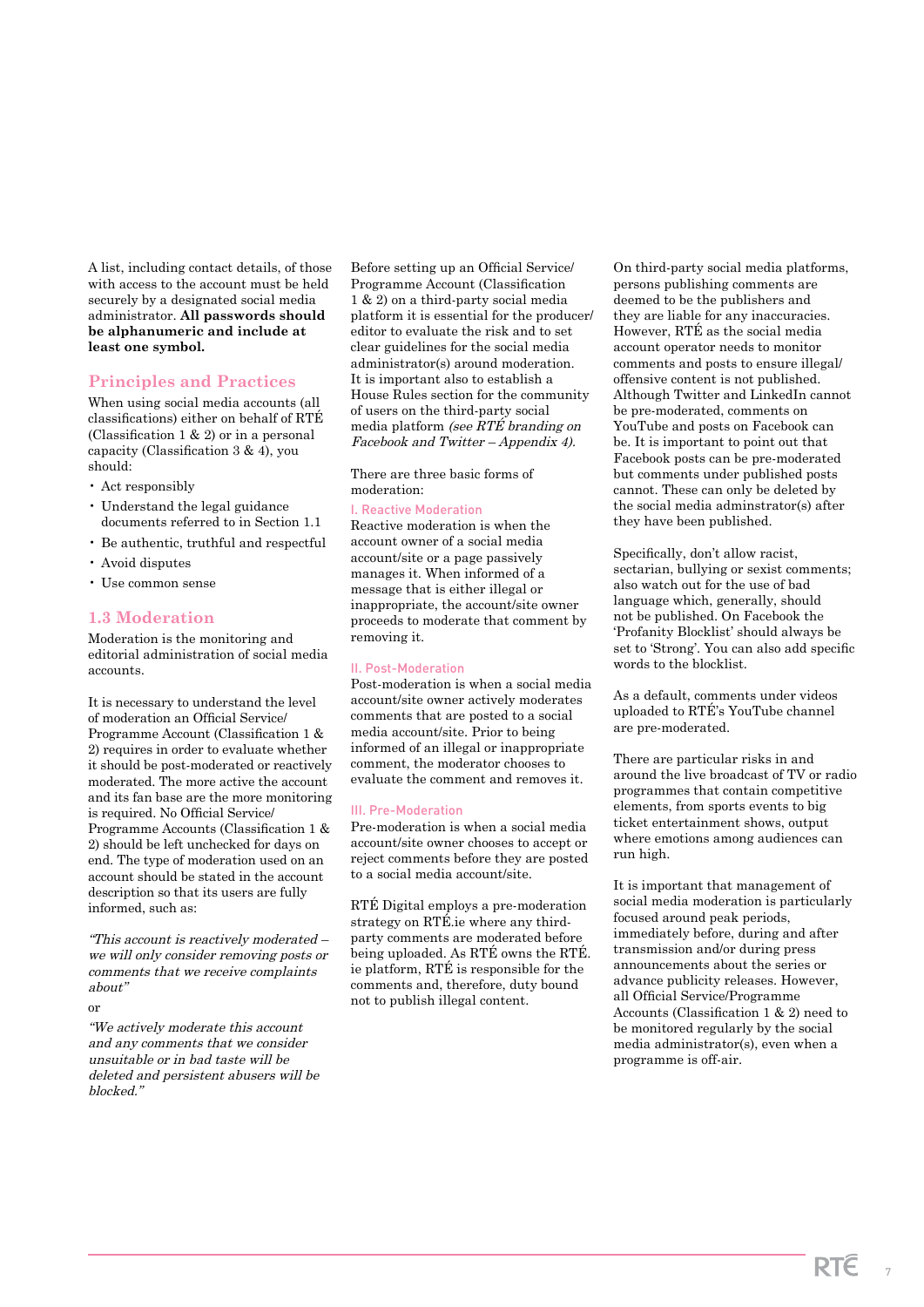#### **1.4 RTÉ Branding**

(See also RTÉ branding on Facebook and Twitter – Appendix 4.)

The RTÉ Brand may not be used without permission and consultation. Permission to use any RTÉ brand must be sought before the logo is used from **Emer Beesley, Corporate Marketing Manager, emer.beesley@rte.ie.**

Approved programme logos and associated logos can be obtained from the relevant Communications Department or online via RTÉ's Brand Portal, www.rte.ie/branding.

References to RTÉ should always carry a fada when used on all media, including third-party social media accounts. On those occasions where use of the fada will present a corrupted character/symbol, RTÉ can be displayed without a fada.

Programme teams should ensure that all programme images used by independent production companies on third-party websites including social media accounts (Classification 1 & 2) are approved and cleared for intellectual property rights such as copyright or trademarks. Additionally it is essential to include the brand/logo of your IBD/programme, or approved programme photography, on thirdparty websites including social media accounts (Classification 1 & 2). This not only elevates awareness of the brand but also provides a higher level of openness and transparency.

Positioning yourself as an RTÉ brand means you must present yourself in a trustworthy and genuine manner. Programme teams should ensure that brand/logos, where used, are in accordance with RTÉ's brand guidelines. The RTÉ Brand Guidelines are in the process of revision; please refer to existing RTÉ Brand Guidelines (See also RTÉ branding on Facebook and Twitter – Appendix 4.)

All logos should contain links back to the relevant landing page on RTÉ. ie. If this facility isn't available, the link should be inserted as close to the logo as possible, as well as in the bio/ information page.

The bio/information page should capture the RTÉ association, programme/campaign insight and any other information pertinent to the social media account [e.g. hours of operation, TX information etc].

If using approved programme photography, it should be clear to users that they are interacting with an Official Service or Programme Social Media Account (Classification 1 & 2) operated by RTÉ. You should superimpose the channel logo onto key images.

#### Account Naming

(See also RTÉ branding on Facebook and Twitter – Appendix 4.)

Where RTÉ programmes have a presence on social media, the programme name must appear with RTÉ preceding it [e.g. RTÉPrimeTime, RTÉMorningIreland]. It is also permitted for the channels to have a presence and they should appear with RTÉ preceding the station name [e.g. RTÉTwo, RTÉRadio1]. When using Twitter, it is permitted to use the RTÉ title without the fada; examples @ rtetv50, @rtethevoice etc., but only in the handle; the fada should be used on the name. For example: **'RTÉ Radio 1', @rteradio1.**

References to RTÉ should always carry a fada when used on all media, including third-party social media accounts.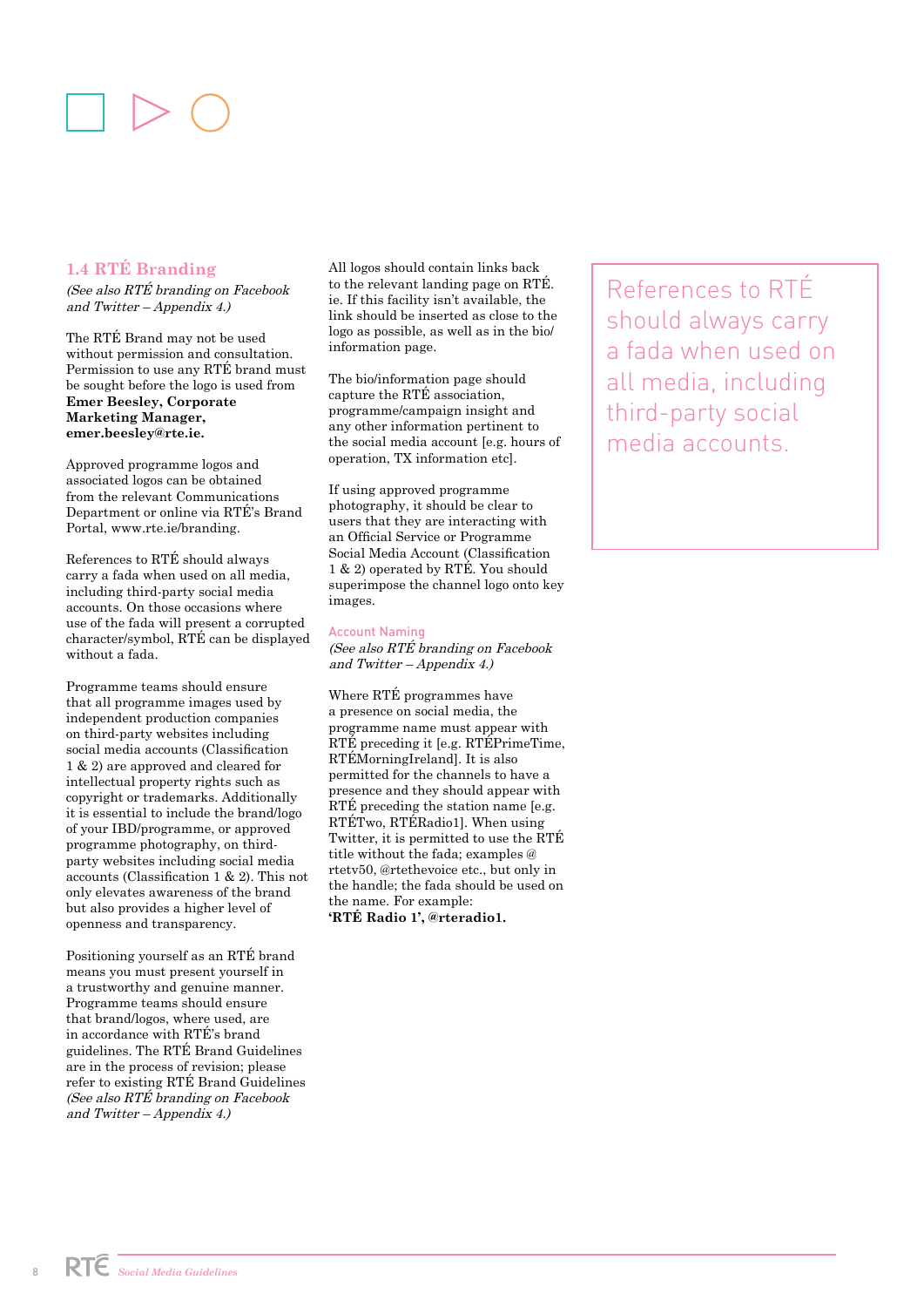#### **1.5 Social Media Account Creation**

All Official Service/Programme Accounts (Classification 1 & 2) must be set up by RTÉ, in conjunction with RTÉ e-mail addresses, to ensure that content can be linked across all platforms and the benefit to RTÉ is maximised. (See RTÉ Brand Guidelines and also RTÉ Branding on Facebook and Twitter – Appendix 4)

Please note that RTÉ's preference is that Official Service Accounts (Classification 1) lead at all times; official accounts for specific programmes (Classification 2) should only be opened where defined bespoke objectives exist.

For radio and TV programmes and/ or series commissioned from the independent sector, all Official Service/ Programme Accounts (Classification 1 & 2) should be set up, in the first instance by RTÉ. A social media administrator(s) from the independent production company should then be designated as an additional point of contact. Official Service/Programme Accounts (Classification 1  $\&$  2) should NOT be set up as pages on independent production company corporate sites. Log-in details and passwords must be forwarded to the programme/ series editor[s] and the relevant Communications division. These should not be changed without 24 hours prior notification to same and should never be changed during transmission of the programme without consultation.

Programme teams should conduct online searches before new Official Service/Programme Accounts (Classification 1 & 2) are created to determine if existing accounts, sites, pages or profiles can be used more effectively instead. RTÉ also has contractual partnerships with social networking sites for example (YouTube) and the relevant marketing department should be consulted before developing any Official Service/Programme Accounts (Classification 1 & 2).

Over the years, many non-RTÉ branded social media accounts have been developed by third-parties (independent producers, general public and others) and these should be evaluated for relevancy. Can these be taken over or shut down to reduce confusion around RTÉ brands?

If mistakes are made in the creation of new Official Service/Programme Accounts (Classification 1 & 2) it is essential to correct or delete them. Deletion usually needs to be done in collaboration with the third-party social media platform and may require input from a senior RTÉ manager.

#### Privacy Settings

Be aware that the use of social media can expose you and RTÉ to scams and other threats. Please review the privacy settings when setting up a social media account (Classification 1, 2 & 3) and ensure you use a strong password to protect the account. It is important to never use the same password across third-party websites and make sure the password is unique so as to elevate its strength level. If in doubt you should consult RTÉ Technology's guidelines on strong passwords available here: http:// hub.rte.ie/resources/strong-passwordguidelines/

It goes without saying that social media scams are on the increase and simple measures can be put in place to alleviate the potential for hacking and/ or social engineering.

#### **1.6 Engagement**

Before an Official Service/Programme Account (Classification 1 & 2) is launched (be it a page/profile/site) you must determine what level of audience engagement is desired, what resources are needed and over what period of time this will take place. For example, a Facebook page that promotes upcoming editions of a TV programme by utilising clips, promos and/or teaser information will need continuous updating.

(See Social Media and Your Show – Appendix 3.)

However, you may want to offer a higher level of engagement within third-party sites.

#### For example:

- • Will users be able to upload their own [user] generated content?
- • Will users be able to add their own comments?

#### Then consider:

- How will you engage with the users?
- How will you protect the RTÉ brand?
- • Do you need additional moderation?
- • Do you have the necessary resources to participate successfully?

#### Tone of Voice

We should be aware of the expectations of those users who are already involved with third-party social media sites. If we add an RTÉ presence to a thirdparty site, we are joining their site; users are likely to feel that they already have a significant stake in it. When adding an informal RTÉ presence to a third-party site, operate a 'when in Rome' approach and be sensitive to existing user customs and conventions. Avoid giving the impression that RTÉ is imposing itself on a community of users and its space.

Respect the fact that users on site X are not our users and that they are not bound by the same Terms of Use and guidelines as we apply at RTÉ. Attempts to enforce our rules on third-party sites may lead to resentment, criticism and in some cases outright hostility to RTÉ (See note on Moderation and House Rules).

Behaviour likely to cause extreme offence (racist and sexist insults, for example) should not be tolerated by RTÉ or on an RTÉ-branded space within a social networking site and offending comments should be removed. Neither should behaviour that is likely to put young people at foreseeable risk or harm be tolerated. (Refer to section 1.12 Children & Young People). Where we do intervene, we will do so responsibly and sensitive to expectations.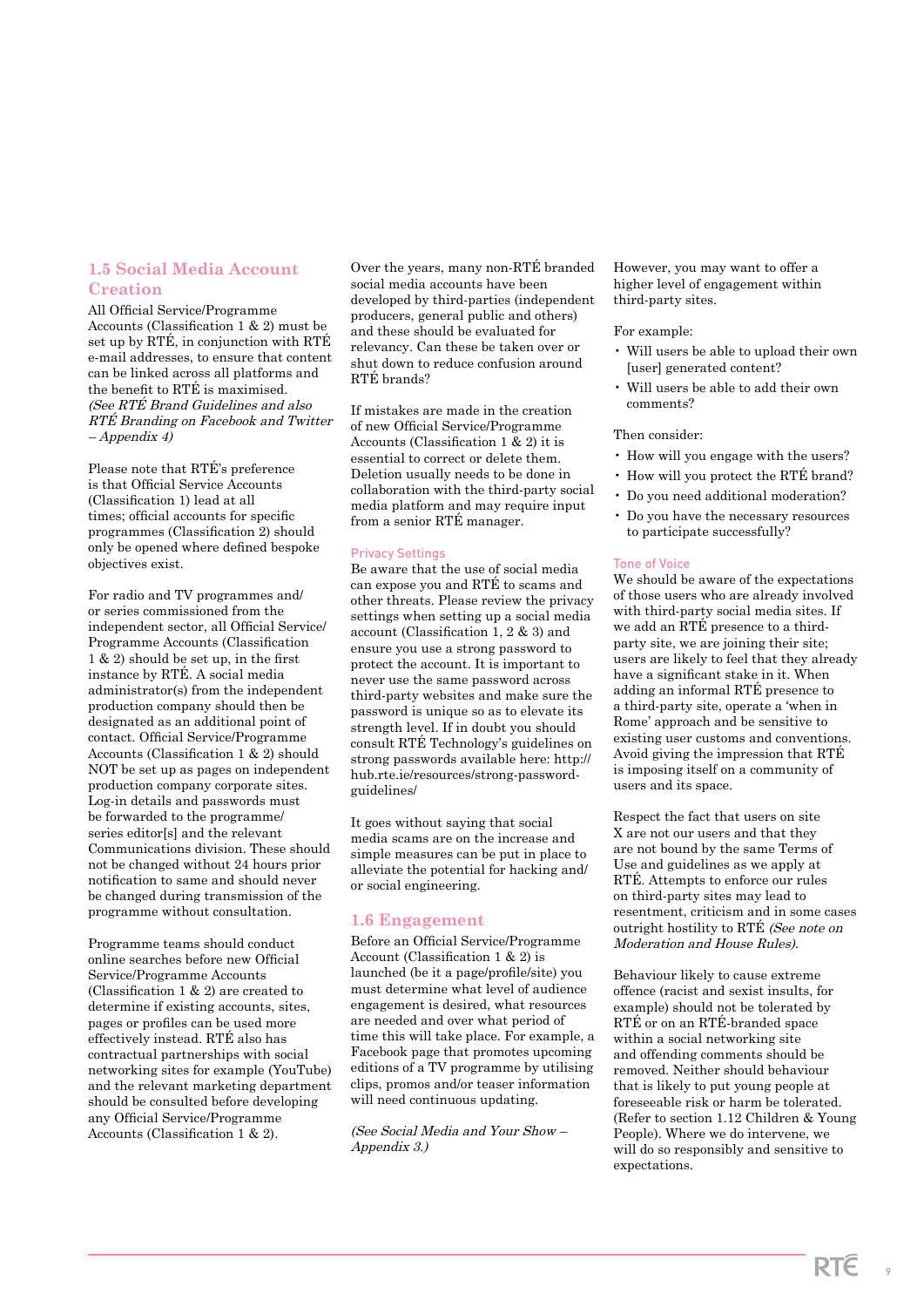#### Friends/Follows/Likes

When using social media accounts (all classifications) you may want to 'like' a page on Facebook or 'follow' an account or individual on Twitter, but remember that a 'like' or a 'follow' may make other users think they are more trustworthy – it can be seen as an endorsement by you or RTÉ.

If you have any doubts about whether you should follow an account on Twitter or 'like' a page on Facebook, don't.

Sites, groups or accounts may change from a seemingly innocuous group into porn or gambling spammers, so keep an eye across your interactions.

All material associated with the social media account (Classification 1 & 2) be it content, friends, followers etc. are owned by RTÉ.

#### Tweets/Retweets

When using social media accounts (all classifications) always consider the possible implications of the content that you are about to post. Could it reflect badly on you or RTÉ? If so, don't publish.

Remember the constraints and obligations you carry on RTÉ's behalf as a staff member or contractor. Retweeting a post by an RTÉ colleague or an RTÉ headline is unlikely to be a problem. In some cases, however, you'll need to consider the risk of retweeting third-party content as it may seem like an RTÉ endorsement of the original author's point of view, product or programme.

All social media accounts (all classifications) should state that retweets do not mean endorsements. Where possible, a short editorial ahead of a retweet should be written to explain why you are retweeting.

#### Posting Video and Audio

All video and audio recordings made for the purpose of uploading on Official Service Accounts and/or Official Programme Accounts (Classification 1 & 2) are to be produced to the highest quality and standards as a public broadcaster.

When posting RTÉ content on social media accounts (all classifications), check any and all rights, clearances and copyright/trademark permissions have been obtained. If unsure you should review contracts with the relevantline manager to ensure that RTÉ has the necessary clearance for the rights in the content you are about to publish.

Always use a link to video/audio clips. Do not embed (this can sometimes cause rights issues).

No self-produced, behind-the-scenes video or audio can be uploaded on any social media accounts (all classifications) without prior approval from the programme producer.

No 'reveals' of programme content or story-lines are permitted ahead of transmission dates or publicity strategy timelines.

#### Linking to Video and Audio

When using social media accounts (all classifications) do not link to video and audio posts that could bring you or RTÉ into disrepute. Be mindful of general standards of decency, appropriate language and content.

#### Linking to RTÉ Content

RTÉ's strategy is to focus on engaging with users on the sites they visit, in the conversations they are having, as well as directing to additional information and content on the various RTÉ output channels. Some users may currently consume little or no RTÉ content and this provides a way for them to discover the depth and breadth of what we have to offer. On Official Service and/ or Programme Accounts (Classification 1 & 2) it is essential, therefore, to link back to RTÉ in some manner (e.g. RTÉ One, rte.ie, RTÉ 2fm, etc.).

If, for example, you link users to RTÉ. ie, they may subsequently consume more RTÉ content on our site by, say, accessing programmes on the RTÉ Player.

If, however, it becomes necessary to link to other social networking or microblogging sites, this should clearly be for editorial purposes. This should always be the case when referring to any external links.

No 'reveals' of programme content or story-lines are permitted ahead of transmission dates or publicity strategy timelines.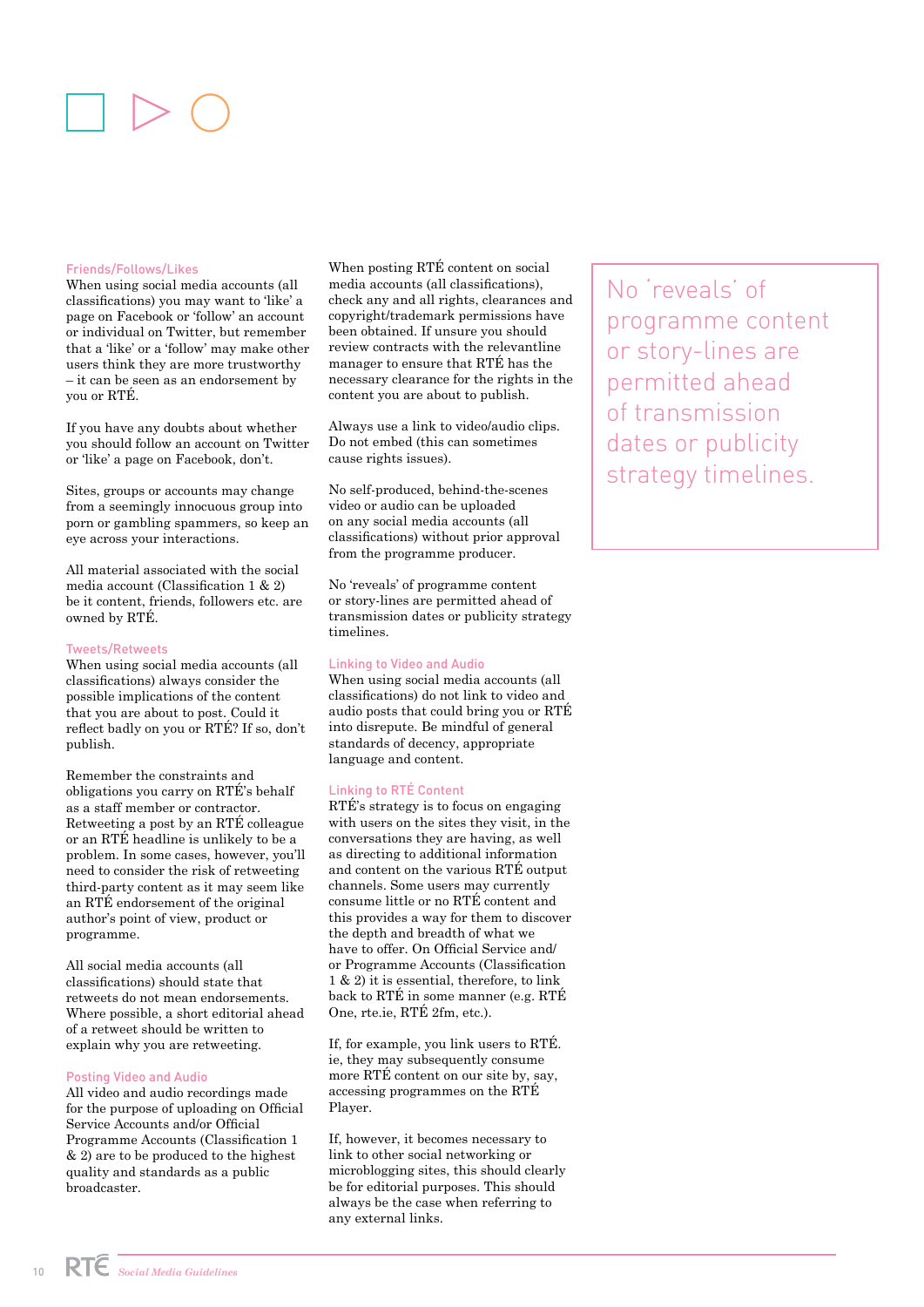

Make sure you understand, and are comfortable with, the terms and conditions of third-party social media sites before uploading RTÉ material.

On air, we shouldn't only notate the RTÉ URLs but, when possible, should also highlight our presence on third-party sites. However, this should be done while maintaining the integrity of the RTÉ brand. If you need advice on what is acceptable contact Central Communications and Brand Development (Joseph Hoban, joseph. hoban@rte.ie or Emer Beesley, emer. beesley@rte.ie).

#### Content Labelling

Once you have approved content (whether RTÉ-produced content or user-generated content), it is important to include a short label that describes what the material is. Users of the social media account should be able to make an informed decision about what content they wish to consume before they do so.

#### YouTube

RTÉ has a number of designated YouTube channels (RTÉ, RTÉ Radio 1, RTÉ 2fm, RTÉ lyric fm, RTÉ Raidió na Gaeltachta) that can facilitate short clips and extra footage that producers may want to post through an Official Service or Official Programme social media account (Classification 1 & 2).

Do not start a YouTube account for any RTÉ programme, series or event. Ensure that independent producers do not start YouTube accounts or use their own existing YouTube accounts for video related to RTÉ content. Contact the relevant RTÉ Marketing/RTÉ Press office to discuss uploading clips to the RTÉ YouTube channel. Please consider in advance of publication whether it would be prudent to disable comments.

#### Soliciting Contributors or Programme Participants

Any intention to use social media accounts (all classifications) to promote participation in contests, to seek the submission of material to RTÉ or for any other campaign that requests user information (e.g User Generated Content) must be presented to the relevant line manager in your area.

Such participation needs to be managed consistent with RTÉ's policies and guidelines listed at the front of this document. A full proposal outlining the reason for requesting this form of participation needs to be submitted and then approved by your Line Manager.

If you are soliciting contributors and programme participants under the age of 18, or through an account aimed at children and young people, refer to subsection 1.12 Children & Young People and RTÉ's Child Protection Policy which must be complied with.

#### **1.7 Rights Issues & Clearance**

All designated social media administrator(s) must be familiar with the legal guide documents that are available on the Hub (http://hub. rte.ie/). Publishing on social media raises the same issues as publishing on mainstream/traditional media; thus social media administrators/you must be aware/mindful of issues such as defamation, contempt and privacy and copyright and/or trademark or other intellectual property rights infringement.

Make sure you understand, and are comfortable with, the terms and conditions of third-party social media sites before uploading RTÉ material or inviting users to upload user-generated content to social media accounts (all classifications). By uploading RTÉ content, it is likely that we are agreeing to and will be bound by the site's terms.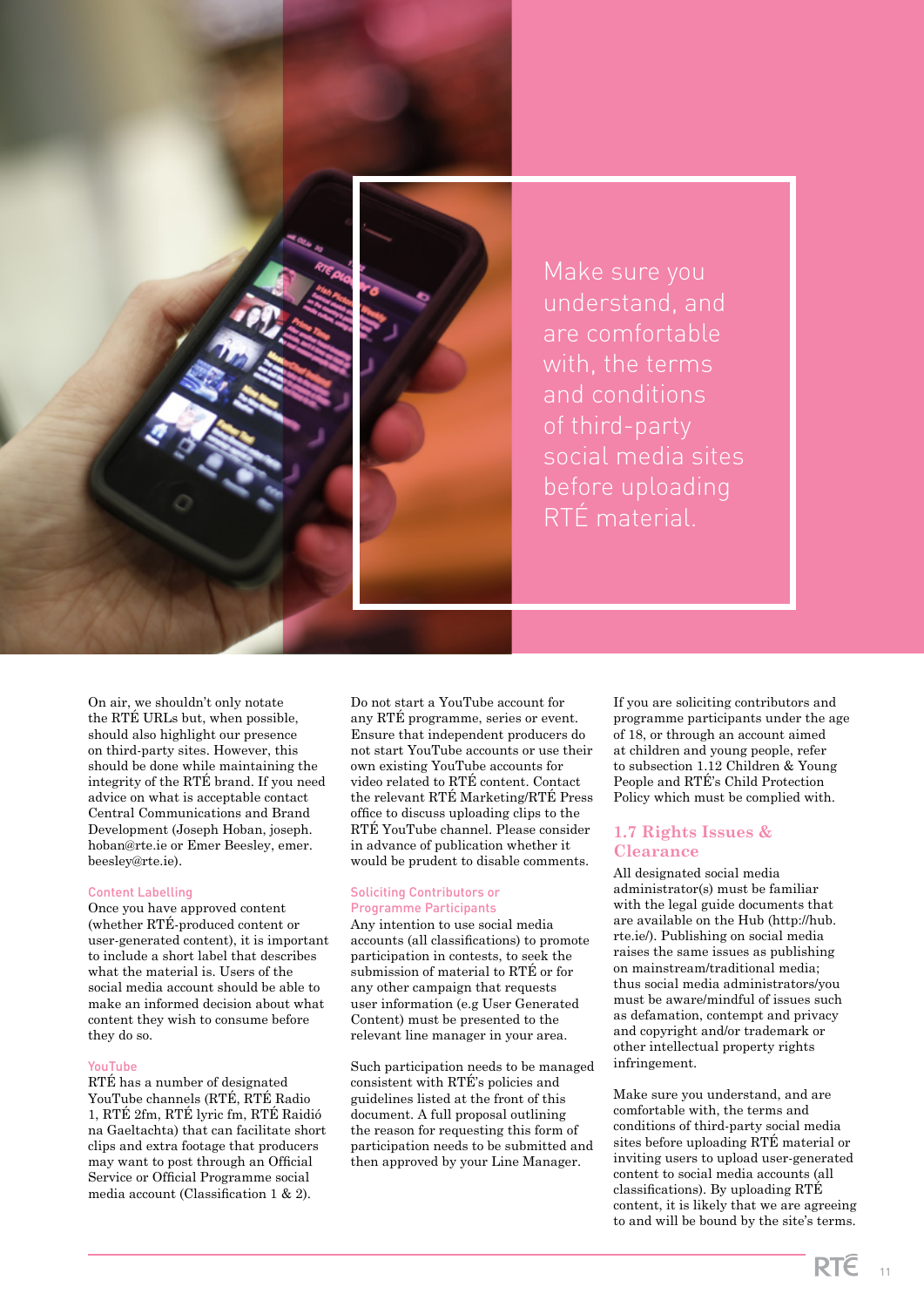- If you wish to use content from third-party social media sites, make sure RTÉ has obtained the necessary rights clearance to any content prior to using it. If in doubt, contact your line manager for confirmation. RTÉ is potentially liable to the social media site itself and the rights holder of the content if material is posted that is not cleared.
- • If you want to use uploaded RTÉ content from other output areas (e.g. Radio or TV), you should consult with that programme to get the permissions necessary to facilitate this.
- Third-party social media platforms' terms and conditions often state that the site is for personal use only. Be aware, therefore, that if you use such a site to promote RTÉ content, RTÉ may technically be in breach.
- There is a possibility that thirdparty users will use RTÉ content and RTÉ trademarks which RTÉ makes available on third-party social media sites; while this may be an acceptable risk, RTÉ content and RTÉ trademarks and/or brands should only be posted for as long as necessary and be removed once they have achieved their purpose on the third-party social media site.
- Make sure you set up all necessary privacy settings on social media accounts (all classifications) in order to manage risk. However, keep in mind there is no privacy on the web.

#### Protection and Intervention

All third-party social networking sites have instituted various measures for protecting themselves and for intervening in contentious situations; these aren't standard and can change from site to site. RTÉ Official Service/ Programme Accounts (Classification 1 & 2) should never set out to duplicate these processes.

There are some circumstances in which RTÉ will need to plan and implement an additional 'light touch' intervention (e.g. to remove comments posted by others that are likely to cause offence). Depending on the situation, you'll need to work out the appropriate action and decide on how this action should be done, who should do it and when. If you are unsure whether or not intervention is necessary, your line manager will determine how best to move forward.

#### **1.8 Crisis Management**

What's a social media 'crisis'? For these purposes, it can be anything from an inaccurate post being published on a social media account to an account being hacked.

Managing the incident may simply be a case of deleting a post published inadvertently. Ultimately, it is best not to try to hide mistakes but important too not to get drawn into discussions and arguments on such issues on social media platforms. Use the same tone when rectifying any error that you'd use when normally posting to that account. Don't suddenly become very official if you generally use a lighthearted tone. But be careful not to make things worse!

Choose your words carefully; tone sometimes gets lost in written communication. React as quickly as possible and try to move on swiftly. By reacting slowly, it may look like RTÉ is ignoring an issue, and this can be interpreted as a tacit acknowledgment of a potentially serious incident.

Try also to capture screen grabs of the tweet/posting as evidence of what precisely was published.

The social media administrator(s) of Official Service or Official Programme Accounts (Classification 1 & 2) must regularly monitor social media platforms for reaction to programmes and postings and act promptly to negate any damage.

If you are concerned about a mistake or incident consult your supervisor. For serious breaches, also inform the relevant the Press Office so as they are fully informed should they need to deal with any media attention the incident may attract.

Who to contact in case of a social media crisis:

Your local communications manager or

Joseph Hoban Head of Communications and Brand Development: 086 8128662

Choose your words carefully; tone sometimes gets lost in written communication.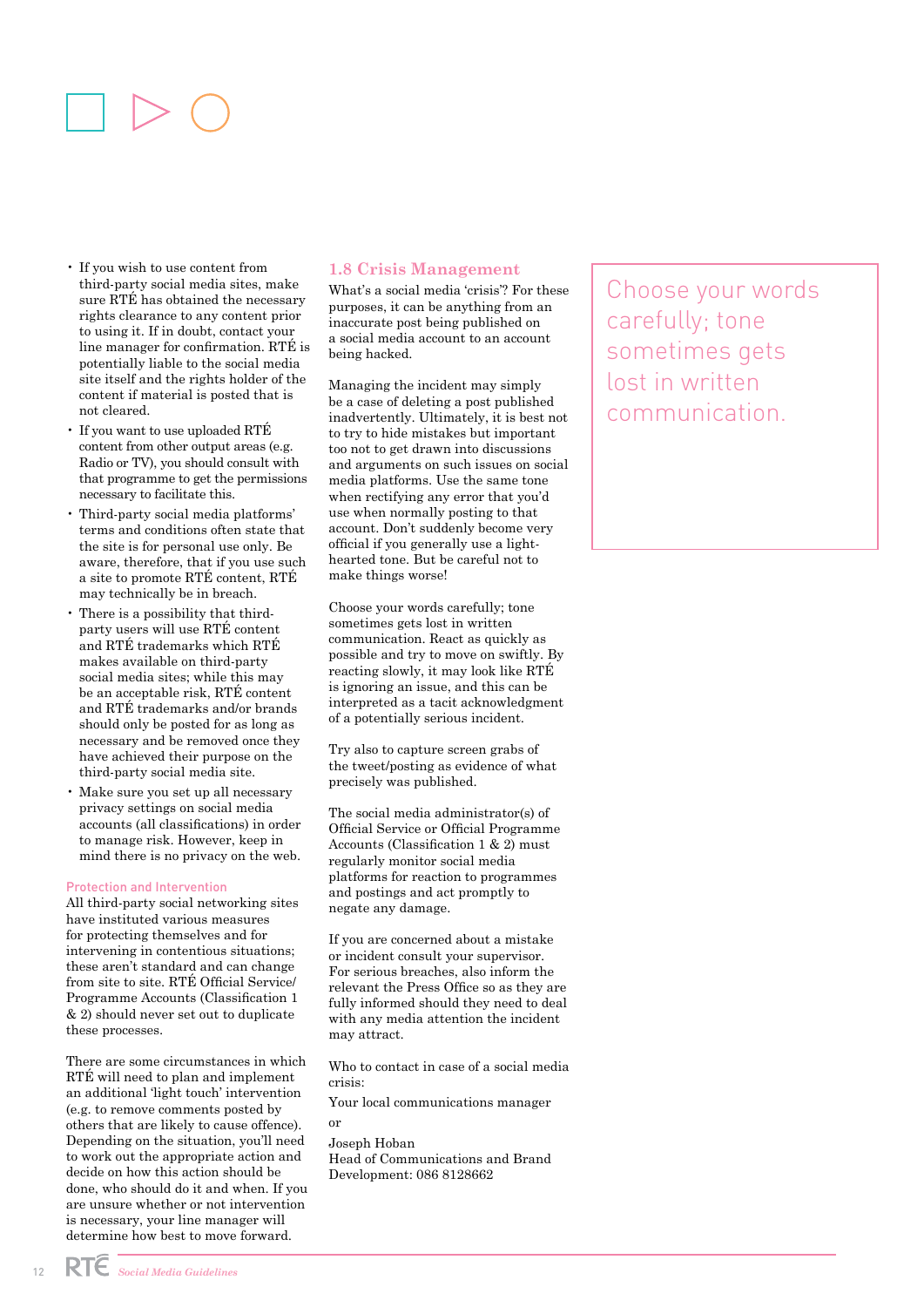Messaging on social media platforms during a crisis cannot be completely controlled, but engagement and a quick response can counteract inaccuracies before they become damaging.

Following consultation with your line manager it may be advisable for a senior staff member to tweet or to post a carefully worded message on the relevant social media account (Classification 1 & 2) after the event so as to clarify the incident and the outcome, reaching out to those who were most active during the crisis to alert them to this follow-up.

Twitter is arguably the least useful social media platform in the event of a crisis, as tweeters are most likely to spread what they see on Twitter via word-of-mouth. Facebook, blogs and forums are also major communication platforms used by people to express their opinions. Don't neglect these in a crisis, this is often where conversations around a crisis are likely to linger.

Facebook pages can be unpublished by administrators of the page; this is a temporary measure that allows pages to be removed from public view. If the security of an Official Service/ Programme Account (Classification 1 & 2) has been breached, requesting all those with access to the account to log out and changing the password may be sufficient.

If these steps do not work, then escalate the issue to the social media platform service provider to request assistance in securing the account.

#### **1.9 Exit Strategy**

It is important to have a clear plan from the start about how long the association between RTÉ and the Official RTÉ Service and/or Programme Accounts (Classification 1 & 2), be it a site/profile/page, will last.

RTÉ's presence may be tactical and it may eventually be advisable to hand the page over to the 'community'; or it may be sensible to announce closure to its users and then shut the account down.

It is incumbent on the social media administrator(s) to maintain the account or to arrange an exit. Above all, the account should not be neglected, carrying risk to RTÉ and its brand.

You'll need to think about these potential exit options before the account is created. If you are handing the account over, it may be necessary to remove some or all of the RTÉ trademarks and/or branding. New account administrators should be instructed to keep disclaimers on the account highlighting that this account was created by RTÉ, but is now being run by a community.

If a programme is not envisaged to endure beyond a single series, and no obvious strategic purpose can be argued for a presence on social media platforms, then a dedicated social media account (Classification 2) may not be worthwhile. Often the RTÉ website provides a platform that can amply meet the needs of programmemakers (i.e. in terms of recruitment, call-outs, casting etc).

If an Official Service/Programme Account (Classification 1 & 2) does exist and a programme will be off-air for a significant length of time, i.e. more than a month, then a migration/exit strategy needs to be implemented. The social media administrator(s) should publish a post that directs fans/followers to alternative RTÉ social media accounts (Classification 1 & 2) in order to retain and share that fan base. If no regular posts and moderation are planned during a hiatus, that programme's social media stream should be closed off to posts and comments by others and perhaps unpublished until such time as moderation is reinstated.

Exit and migration plans on all Official Service/Programme Accounts (Classification  $1 \& 2$ ) must be communicated to RTÉ Marketing and Communications departments.

#### **1.10 Newsletters**

If you want to distribute regular communications (e.g. newsletter) to your list of followers, make sure they have given express consent to the receipt of such material. Only use this list for interactions for the purpose for which you have obtained consent or you may be in breach of the Data Protection legislation.

Design of these materials must be approved by Central Communications and Brand Development (Joseph Hoban, joseph.hoban@rte.ie or Emer Beesley, emer.beesley@rte.ie).

#### **1.11 Advertising**

It is commonly understood that advertisements which appear on RTÉ's Official Service or Programme Accounts (Classification 1 & 2) on third-party social media platforms are outside of RTÉ's control, not connected with the organisation or its output and fall under the third-party social media platform's authority. However, it is still your responsibility to keep an eye on the full range of advertisements that appear on RTÉ's Official Service or Programme Accounts (Classification 1  $& 2.$ 

You should alert your line manager immediately if unacceptable advertisements appear.

RTÉ content uploaded to third-party sites by RTÉ should not include any advertising.

#### **1.12 Children & Young People**

As outlined in RTÉ's Child Protection Policy, a child means a person under the age of 18 years. Young people, as per the same policy, can be regarded as children between the ages of 15 and 18 years of age. As mentioned earlier in these guidelines all staff should be familiar with RTÉ's Child Protection Policy.

Staff should be sensitive to the minimum age requirements on different social networking sites, which is often set at 13 years. This is intended to prevent users below the minimum age from registering for full membership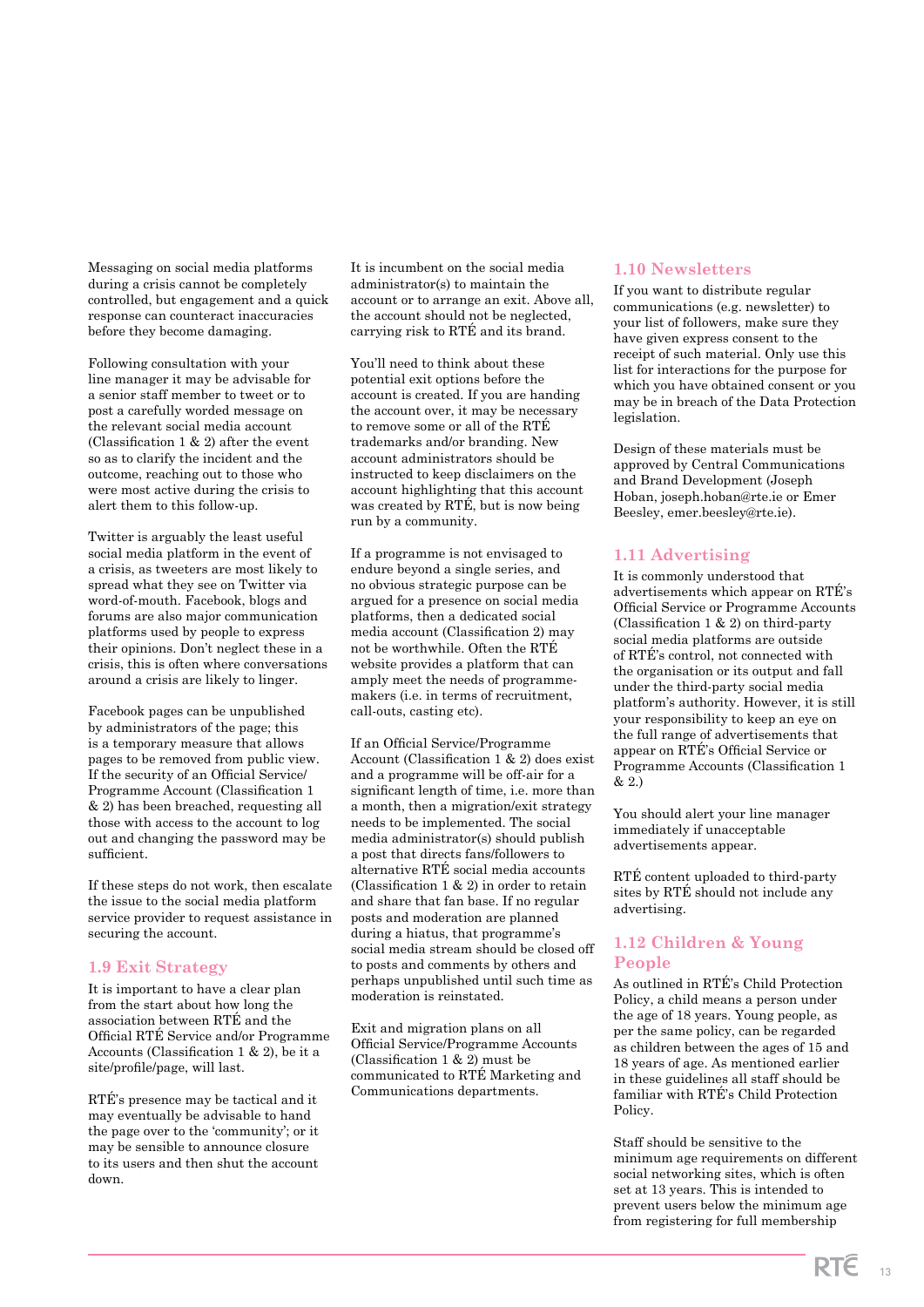and then being able to publish online. But they also give a clear indication from the site owner about what the owner considers to be a suitable minimum age for casual visitors, even though the site owner may not be able to enforce this.

Some social networking sites attract a significant proportion of children and young people, particularly those aged 13 and upwards. This is a demographic which is clearly prone to risk on social networking sites. Where an RTÉ Official Service/Programme Account (Classification 1  $\&$  2) is directed at children and young people, the social media administrator(s) for that account should ensure:

- Communication on the account is open, clear, unambiguous and should be suitable for the likely audience of the relevant RTÉ brand or programme/strand
- $\cdot$  RTÉ content uploaded to the account should be suitable for the likely audience on the social media account (Classification 1, 2 & 3)
- User-generated content, inspired by an RTÉ call to action, should be suitable for the likely audience on the social media account (Classification 1, 2 & 3) and parental consent should be obtained
- Social media administrator(s) who, through the course of the management of an account, receive allegations of abuse or who become concerned about the welfare of a child must report all such allegations and/or concerns to RTÉ's designated liaison person in accordance with RTÉ's Child Protection Policy and Procedures.

## **1.13 How to Deal with Abuse/Trolling**

#### Accounts (Classification 1)

Operators of these accounts should at all times refrain from replying to abusive messages or engaging in exchanges. If a specific grave threat is made against any individual, this should be reported immediately to the line manager, the relevant communications manager, or to the Head of Communications.

#### Accounts (Classification 2 & 3)

If you are the victim of online abuse (intemperate messages that may be personally critical and crudely expressed), it is best to ignore such messages. If however you receive a message, post or tweet that you consider a grave personal threat, you must report to your line manager.

## **1.14 Product Endorsements**

RTÉ's revised programme-makers' guidelines and journalism guidelines are explicit on the need for editorial integrity and independence. In this regard, administrators of accounts (all classifications) must never knowingly endorse a product or service in return for monetary benefit or benefit in kind (for example, a gift). Endorsements could take the form of a promotional tweet, a link, a favourable Facebook post or other recommendations.

RTÉ's revised programme-makers' guidelines and journalism guidelines are explicit on the need for editorial integrity and independence.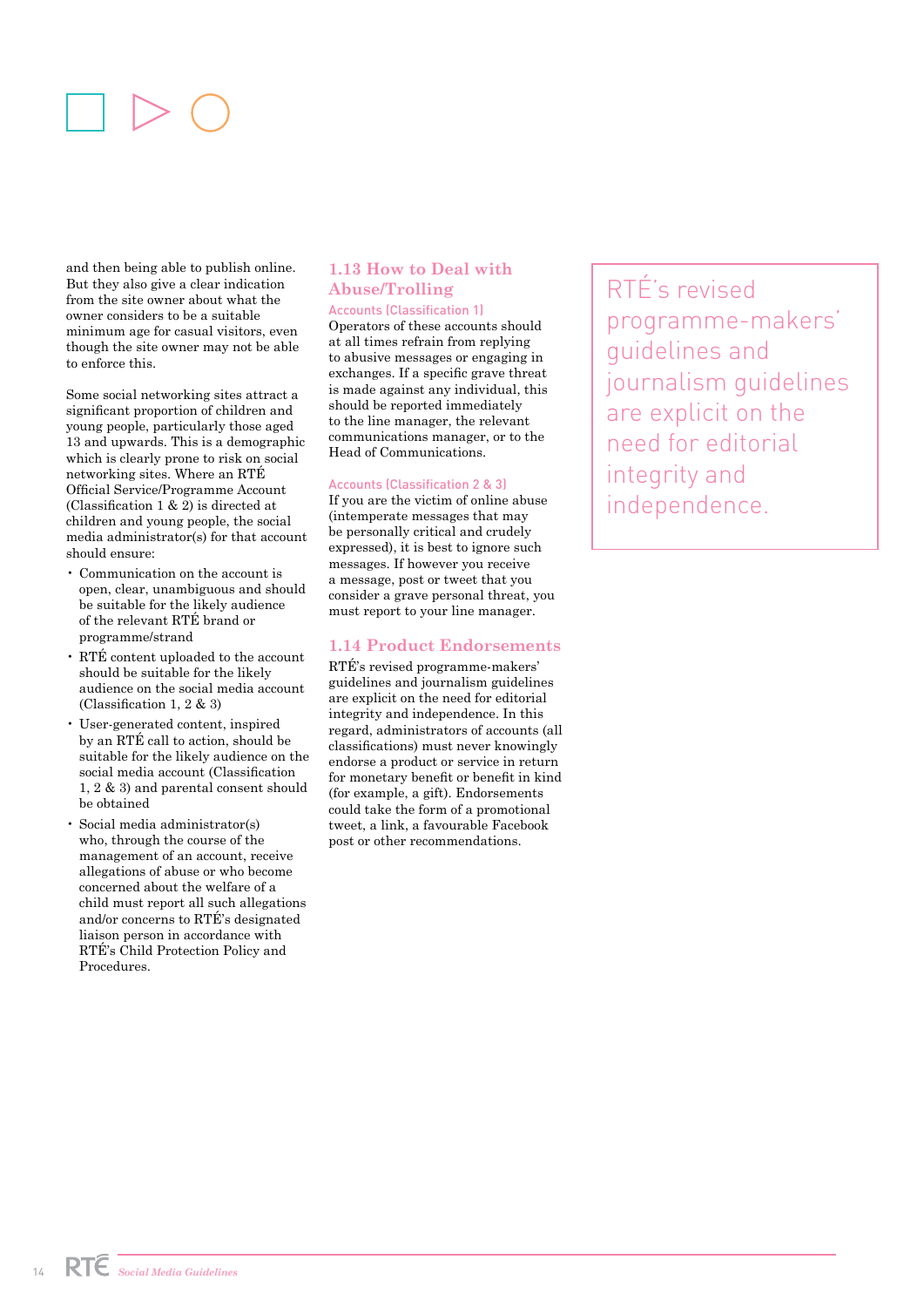## Section 2. Personal Social Media Accounts of RTÉ Staff and Contractors

### **2.1 What is meant by Hybrid Personal/Personal Account?**

This section refers to the use of social media by RTÉ staff and contractors of social media accounts which have not been set up or managed by RTÉ.

Outside of official RTÉ social media accounts (Classification 1 & 2), RTÉ considers all other social media accounts, of staff and contractors, to be personal accounts (Classification 3 & 4).

RTÉ recognises that personal accounts, particularly those of on-air/editorial staff, are likely to be associated with RTÉ, a likelihood which increases significantly if the social media account is used for work purposes; for example, if you post content related to your position in RTÉ or you use your account to highlight upcoming programmes or series.

In devising a common sense, practicable approach to social media, considering existing usage, RTÉ splits the classification of personal accounts into two categories:

Class 3 Hybrid Personal Account Class 4 Personal Account

## **2.2 Hybrid Personal Accounts (Classification 3)**

This is a personal account that an on-air presenter, reporter or other RTÉ staff member/contractor also uses for work related matters. Holders of such an account must comply with these guidelines when using a hybrid personal account for all use, including, without limitation, personal and professional use.

RTÉ accepts that these accounts may be used legitimately in connection with RTÉ business, however the account remains the responsibility of the account owner. If RTÉ staff and contractors choose to use personal social media accounts for work purposes they should observe the following:

- • You should identify yourself as an RTÉ employee or contractor in the profile/biography
- • You should use a personal image and not the RTÉ logo
- • You should include language to indicate that shared links, retweets, etc., do not constitute endorsements
- • Hybrid Personal Accounts (Class 3) should contain the disclaimer:'The views expressed are my own and do not express the views of RTÉ'

This disclaimer should be displayed in the interests of transparency and maintaining trust with the public. Its purpose is to alert online users to the personal nature of the account. However, note that it does not serve as protection and staff and contractors are liable for their accounts and are bound by these guidelines. RTÉ could also be vicariously liable for acts of its employees. Humorous or arch phrasing of this disclaimer is not appropriate.

Note: Staff with existing hybrid personal social media accounts should retrospectively inform their line manager if the account references 'RTÉ' in the account name. If you wish to start using <sup>a</sup> hybrid personal social media account (Classification 3), discuss the potential risks and conflicts of interest with your line manager.

#### **2.3 Personal Accounts (Classification 4)**

A personal account (Classification 4) is a social media account set up by an employee or contractor of RTÉ for personal matters and contains minimal association between the user and RTÉ (example: a personal Facebook page). Nonetheless, these accounts, by nature of the owner's contractual association with RTÉ, are bound by these guidelines.

If you operate a personal social media account (Classification 4), you may say that you work for RTÉ in your profile/ biography but accounts should then contain the following line: *'The views expressed are my own and do not express the views of RTÉ.'*

(RTÉ staff should read this in conjunction with Chapter 7 , Section 6 of the RTÉ Staff Manual – RTÉ's Policy on the Personal and Public Activities of Staff as well as Appendix <sup>5</sup> of the RTÉ Code of Business Conduct (Sections 7  $& 12)$ .)

#### **2.4 Ownership of RTÉ Content on Personal Accounts**

RTÉ owns the Intellectual Property Rights to RTÉ-related content on Hybrid Personal and/or Personal Accounts (Classifications 3 & 4). RTÉ reserves the right to instruct RTÉ staff and contractors to do such acts as are necessary to transfer ownership of such content to RTÉ. RTÉ reserves the right to instruct RTÉ staff and contractors to remove RTÉ-related content from their hybrid personal and/or personal social media accounts (Classifications 3 & 4).

RTÉ reserves the right to instruct RTÉ staff and contractors to remove content from hybrid personal and/or personal social media accounts which brings RTÉ into disrepute (Class 3 & Class 4). Failure to comply with instructions referred to in this paragraph 2.3 will be treated as a disciplinary matter for employees and subject to the normal courses of disciplinary action. Contractors may have their contracts terminated.

#### Principles & Practices

The principles and practices outlined in these guidelines should be followed; however these guidelines do not exist in isolation and are informed by other related RTÉ policy documents. Individuals should understand the obligations and constraints as employees and contractors, as laid out in the 'Obligations and Constraints' section in the introduction to these guidelines.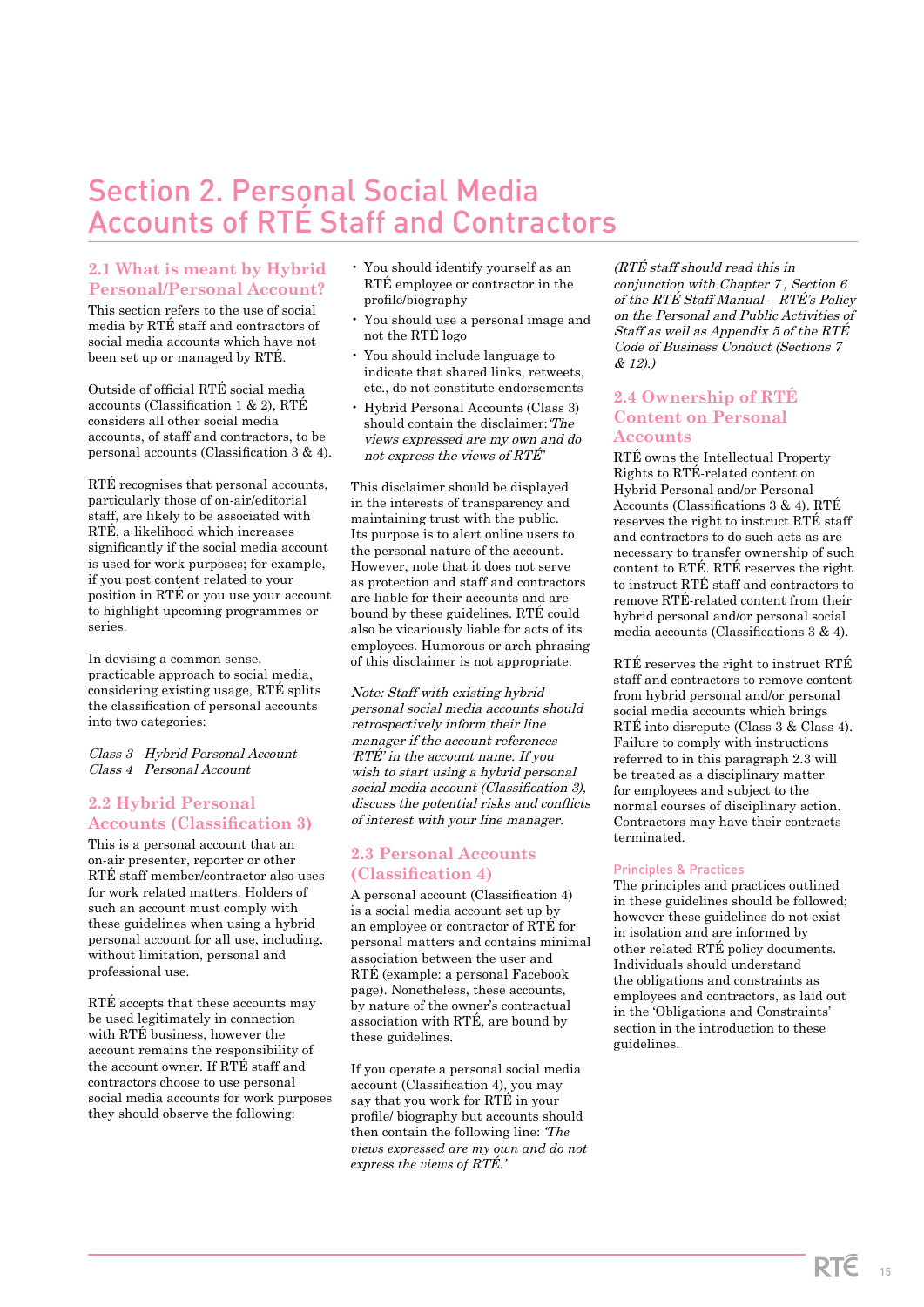**Disrepute:** Although acting in a private capacity, you are still a public representative of RTÉ. Do not bring RTÉ into disrepute.

- • Consider the consequences of whom or what you are following
- • When engaging in online dialogue, avoid personal attacks and insults
- • Do not post links to inappropriate material

### **Impartiality:** RTÉ staff and

contractors should be mindful of the need for impartiality and objectivity at all times.

- Editorial staff should not state political preferences or compromise their impartiality
- Editorial staff should not reveal their personal feelings or bias on current news topics
- Non-editorial staff should consider **very carefully** how their views might be interpreted in the context of RTÉ's overall commitment to balance, fairness and impartiality

**Can You Use It?** Staff should be aware that disputes or controversy arising from content or images on RTÉ accounts have the potential to damage RTÉ and may have legal implications. Always check the terms and conditions of the relevant social media platform, for example: Facebook – uploaded content remains the property of the person who uploaded it.

#### **The Legal Guide Documents Are Available Here:**

**Legal Advice Note – Defamation and the Protection of Reputation**  http://hub.rte.ie/wp-content/ uploads/2012/11/Protection-of-Reputation-KF1.pdf

**Legal Advice Note – Privacy Law**  http://hub.rte.ie/wp-content/ uploads/2012/11/Privacy-Law-Advice-Note-April-20121.pdf

#### **Legal Advice Note – Contempt**

http://hub.rte.ie/wp-content/ uploads/2012/11/Contempt-of-Courtand-Court-Reporting1.pdf

### **Legal Advice Note – Copyright**

**Infringement** Use of text, photographs, artistic works, audio and/ or audio visual content from social networking/media sharing websites on RTÉ services. http://hub.rte.ie/wp-content/ uploads/2012/11/Use-of-Material-from-

Social-Networking-Websites-on-RTÉ-Services1.pdf

#### **Privacy & Confidentiality:** Be

careful with details of your private life and the private life of others including without limitation the privacy of users on social networking sites; this can affect public perception.

- • Do not criticise colleagues or reveal confidential information of RTÉ or third parties
- • Do not compromise or reveal confidential sources
- • RTÉ Staff and/or contractors must not post original or internal RTÉ copy until it has been first published by RTÉ
- • Social media should not be used to promote personal/third-party business interests, without declaration of potential conflicts of interest

Staff should be aware that disputes or controversy arising from posts on hybrid pages have the potential to damage RTÉ and may have legal implications.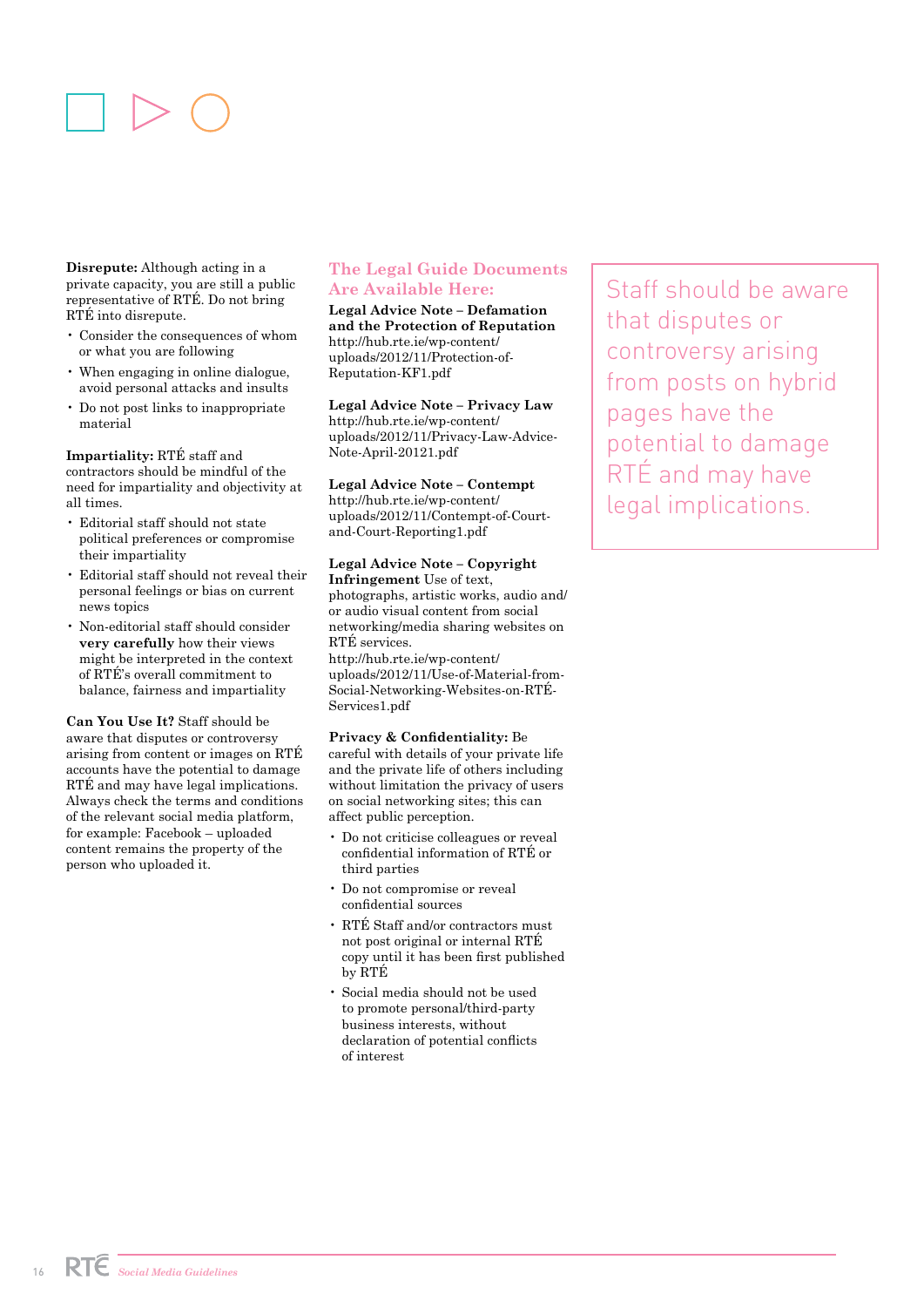## Section 3. Using External Social Media Platforms

RTÉ recognises that social media provides a source for material which may be used in the course of reporting a story and/or making a programme

The guidance below is particularly relevant to RTÉ's editorial staff such as journalists, editors, producers who use information on social media sites in the course of their work, but all RTÉ staff and contractors should be familiar with the guidance outlined in this section.

This section covers the use of material from all social media platforms including but not limited to:

- • Social networking sites (Facebook, Myspace, Linkedin)
- • Micro-blogging sites (Twitter)
- • Blogs (including company and personal blogs as well as comments)
- • Video and photo sharing websites (Flickr, YouTube)
- • Forums and discussion boards (Boards.ie, Google Groups, Yahoo! Groups)
- • Online encyclopaedias (Wikipedia, Sidewiki)

#### **3.1 Information Gathering and Source Material**

Care should be taken when using material emanating from social media sites and streams. Treat source information as you would information from any other source. There is never any presumption of accuracy until the information is checked and verified.

(General guidance is outlined below however staff should read this in conjunction with  $RTE's$  Journalism Guidelines and RTÉ's Programme Content Standards)

#### Principles and Practices

**Accuracy:** Can you independently verify this information as accurate? If not, don't use it.

**Can You Use It?:** Material on websites may not necessarily produce content that complies with Irish law relating to defamation, privacy or contempt. Check the terms and conditions of the relevant social media platform, for example Facebook, uploaded content remains the property of the person uploading it. Ensure all relevant clearances are obtained prior to publication e.g. copyright/trademark clearance.

**Attribution:** If a story originates online from a social media or source, it should be attributed as such.

**Gathering Information:** Save any web pages or links used in the course of researching a story. Tweets and posts can be deleted by posters and their existence denied. To counteract this, save the material in the form of a screen grab as evidence of its initial existence. (Press Ctrl + Alt + Print Scrn, which copies the screen image; paste into Paint, which is on all Windows PCs, in the Accessories folder.)

In the case of Twitter, look at the number of tweets sent by the relevant account. Examining the number of tweets and their content will give a good idea regarding the veracity of the account.

**Hoaxes & Spoofs:** Be mindful of the existence of bogus accounts. Many websites and social media streams contain bogus information (such as spoof news reports). Some campaigning and activist sites mimic the domain names and lay-outs of official sources for the purposes of satire or misinformation.

Online searches should be carried out to ensure that a social media account on twitter or Facebook is unique. If there are two accounts purporting to be from the same user, there is a strong possibility that at least one of the accounts is a fake.

There is never any presumption of accuracy until the information is checked and verified.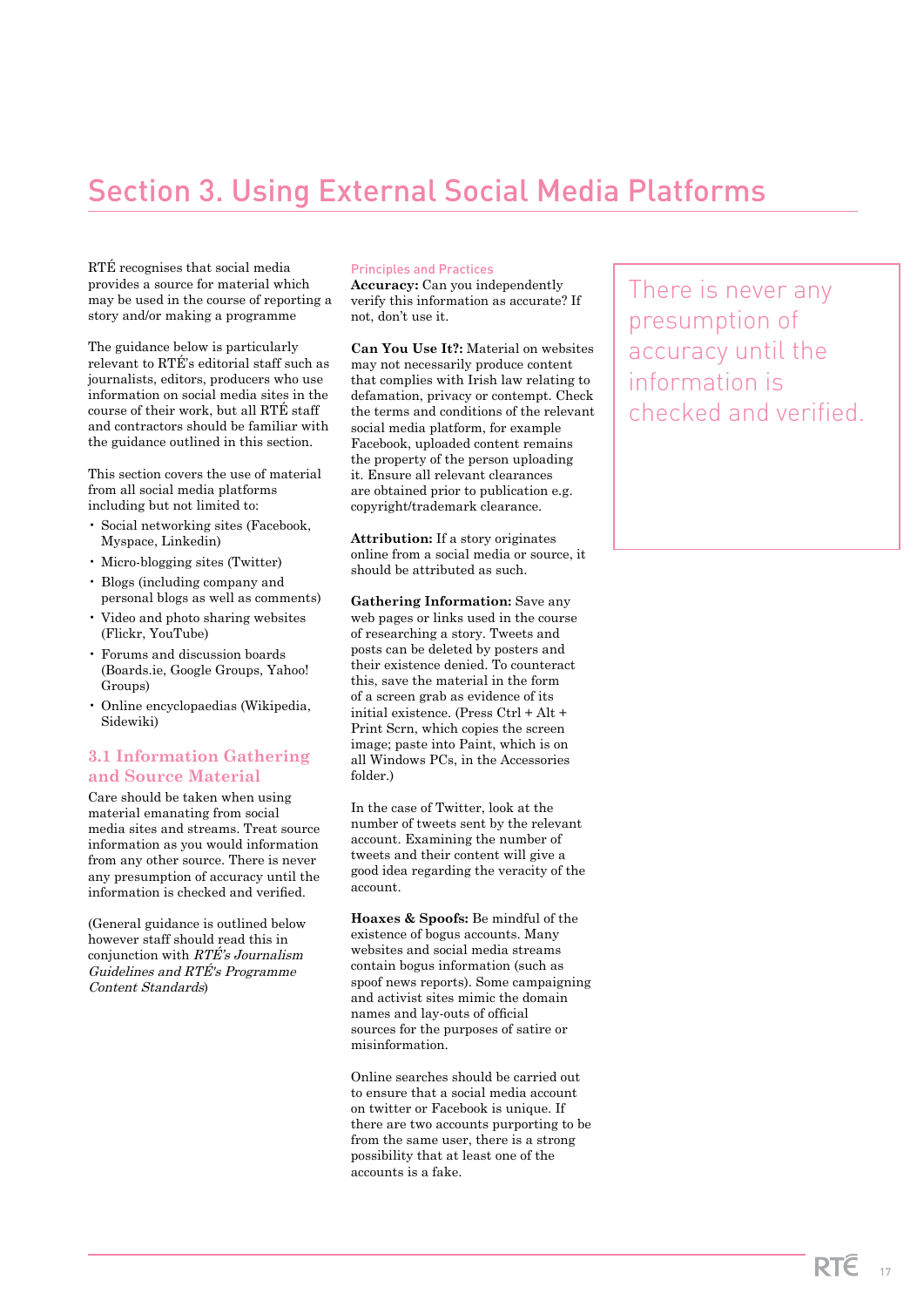



Always use recognised sources to corroborate that information found online is current.

You should perform thorough provenance checks before using material from websites or social media streams. Check the 'About Us' section on websites, for instance, or the IP search engines (http://who. is/ or similar tools provide domain information such as domain registrar, status, administrative and technical contact information for the owner of any domain name, IP and IP location information).

Twitter accounts that have considerably fewer followers than are being followed should be treated with extra caution.

**Bias:** As with any medium, hidden commercial or political agendas can shape social media content. Checking links from a website can often reveal political or commercial affiliations.

**Out of Date Information:** Even trustworthy sources can contain pages that are not updated. Always use recognised sources to corroborate that information found online is current.

Privacy: Huge numbers of individuals post material – including pictures, audio and video – which may reveal information about themselves. This material is generally for the benefit of friends and acquaintances and the uploader retains ownership of such material. (Such material should not be used without the consent of its owner.) A balance needs to be struck between appropriate use of material that an individual may have unthinkingly put in the public domain and respect for their privacy even if they have become part of a news story. If in doubt about whether to use material consult your line manager.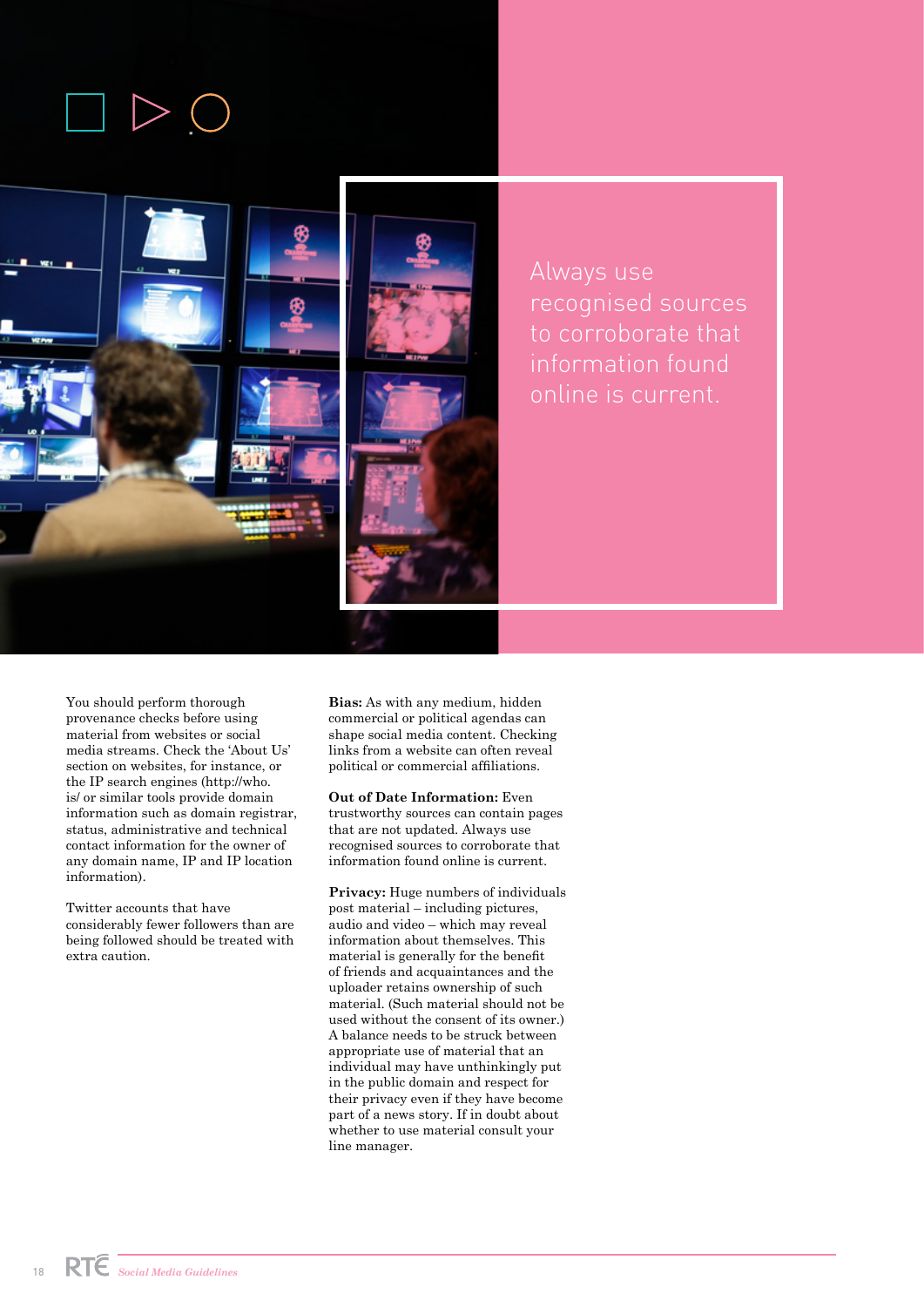## Appendix 1. Social Media Account and Strategy Clearance Form, Classifications 1 and 2

It is mandatory and now a requirement to submit this form to the IBD communications manager or corporate communications before setting up any account in the classification on page 1 (Class 1 or 2).

#### **Social Media Strategy Checklist**

| Programme/Channel/Content Area Name:     |  |
|------------------------------------------|--|
| Why do you want to use social media?     |  |
| What business objective is it linked to? |  |

Note: RTÉ Digital offerings should be discussed by editors in the early stages of the commissioning process. It is advised that RTÉ Digital be consulted in these early stages in order to determine the best online presence for each programme.

| Pre-Launch                                                  | Yes | No | <b>Notes</b>                                                                                                                                                                                                                                                                                                                                                                                                                                                                                                                                                                                                         |
|-------------------------------------------------------------|-----|----|----------------------------------------------------------------------------------------------------------------------------------------------------------------------------------------------------------------------------------------------------------------------------------------------------------------------------------------------------------------------------------------------------------------------------------------------------------------------------------------------------------------------------------------------------------------------------------------------------------------------|
| 1: Which RTÉ Digital offerings<br>tools do you want to use? |     |    |                                                                                                                                                                                                                                                                                                                                                                                                                                                                                                                                                                                                                      |
| <b>Basic factsheet</b>                                      |     |    | All programmes have a factsheet as long as there is<br>content in the Press Pack. Information that appears<br>on the factsheet is based entirely on the Press Pack<br>content and images.<br>This gives a programme synopsis along with an<br>image. This can be expanded to include episodic<br>details and a basic photo gallery, which grows along<br>with the series. It includes transmission details and<br>a link to the programme on the RTÉ Player.<br>The Factsheet should be published about a week<br>prior to transmission so there can be some pre-<br>promotion from TV homepage.<br>- No direct cost |
| Microsite                                                   |     |    | In addition to the factsheet features (above),<br>this page offers clickable tabs such as: 'About',<br>'Presenters', 'This Week', 'Previous', 'Links',<br>'Contact', 'Audience Tickets', RTÉ Radio link.<br>Social media links/icons (Twitter, Facebook,<br>YouTube, Flickr, Tumblr) can be included as well<br>as a Twitter tracker (based on specific hashtag or<br>topics) and a Facebook 'Like' plug-in.<br>- No direct cost                                                                                                                                                                                     |

When completing the form below please indicate N/A if not applicable.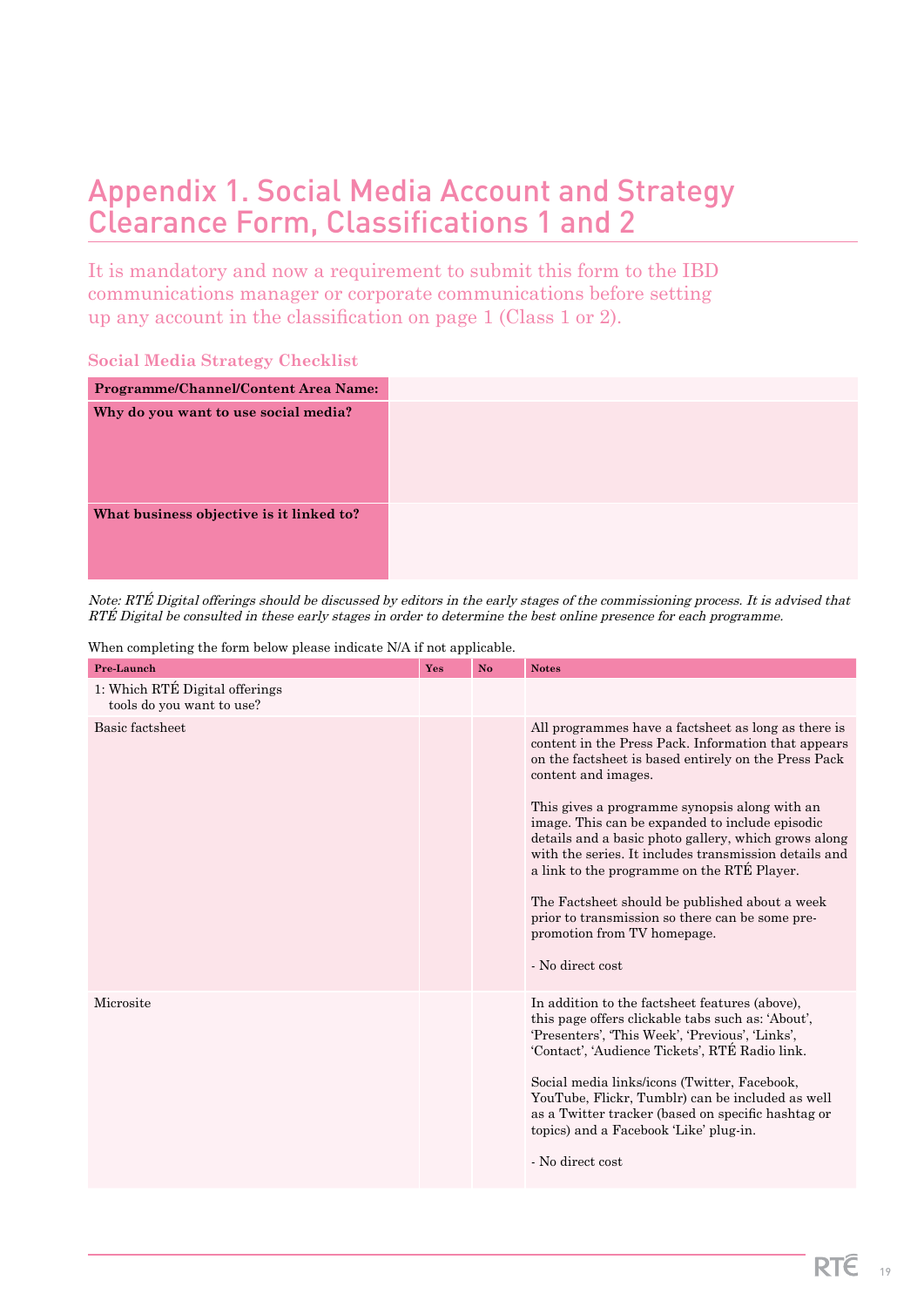# $\Box \triangleright \bigcirc$

| Pre-Launch                               | Yes | No | <b>Notes</b>                                                                                                                                                                                                                                                                                                                                                                                                                                                                                                                                                                                                                                                                                                                                                                                                                                                                    |
|------------------------------------------|-----|----|---------------------------------------------------------------------------------------------------------------------------------------------------------------------------------------------------------------------------------------------------------------------------------------------------------------------------------------------------------------------------------------------------------------------------------------------------------------------------------------------------------------------------------------------------------------------------------------------------------------------------------------------------------------------------------------------------------------------------------------------------------------------------------------------------------------------------------------------------------------------------------|
| Full website                             |     |    | A stand-alone website offering exclusive content,<br>distinct design and programme-specific branding.<br>Designed in-house (e.g. MasterChef Ireland) or<br>designed by external company (e.g. Dirty Old<br>Towns).<br>A full website is the most involved project and<br>requires significant development, editorial and<br>production input.<br>The decision to provide a full website presence<br>is based on several factors in the RTÉ Digital<br>Production area (e.g. lead-in time, volume of work<br>in production, cost etc.).<br>If producers opt to use an external web designer,<br>RTÉ Digital MUST be involved from the early<br>stages of design consultations in order to ensure<br>compatibility with our systems.<br>Programmes are listed in the drop-down menu<br>prior to transmission or if there is pre-TX audience<br>involvement.<br>- Additional costs |
| RTÉ iD<br>(only likely for full website) |     |    | Users will need to sign up to join the specific<br>community (e.g. Super Garden community) using<br>RTÉ iD (simply sign up with basic information<br>required).<br>Once they have joined the community they can<br>create their profile, use the personalisation<br>features, comment, review and upload content<br>(currently only images).                                                                                                                                                                                                                                                                                                                                                                                                                                                                                                                                    |
| Pluck community platform                 |     |    | Pluck is an application platform available on<br>the RTÉ ie website. It offers rich community<br>functionality including:<br>$\cdot$ Comments<br>$\cdot$ Forums<br>• Photo/video upload<br>$\cdot$ Ratings<br>· Review<br>· Reactions<br>· Awards & badges<br>• Personal profile pages<br>• Discovery & activity feeds                                                                                                                                                                                                                                                                                                                                                                                                                                                                                                                                                          |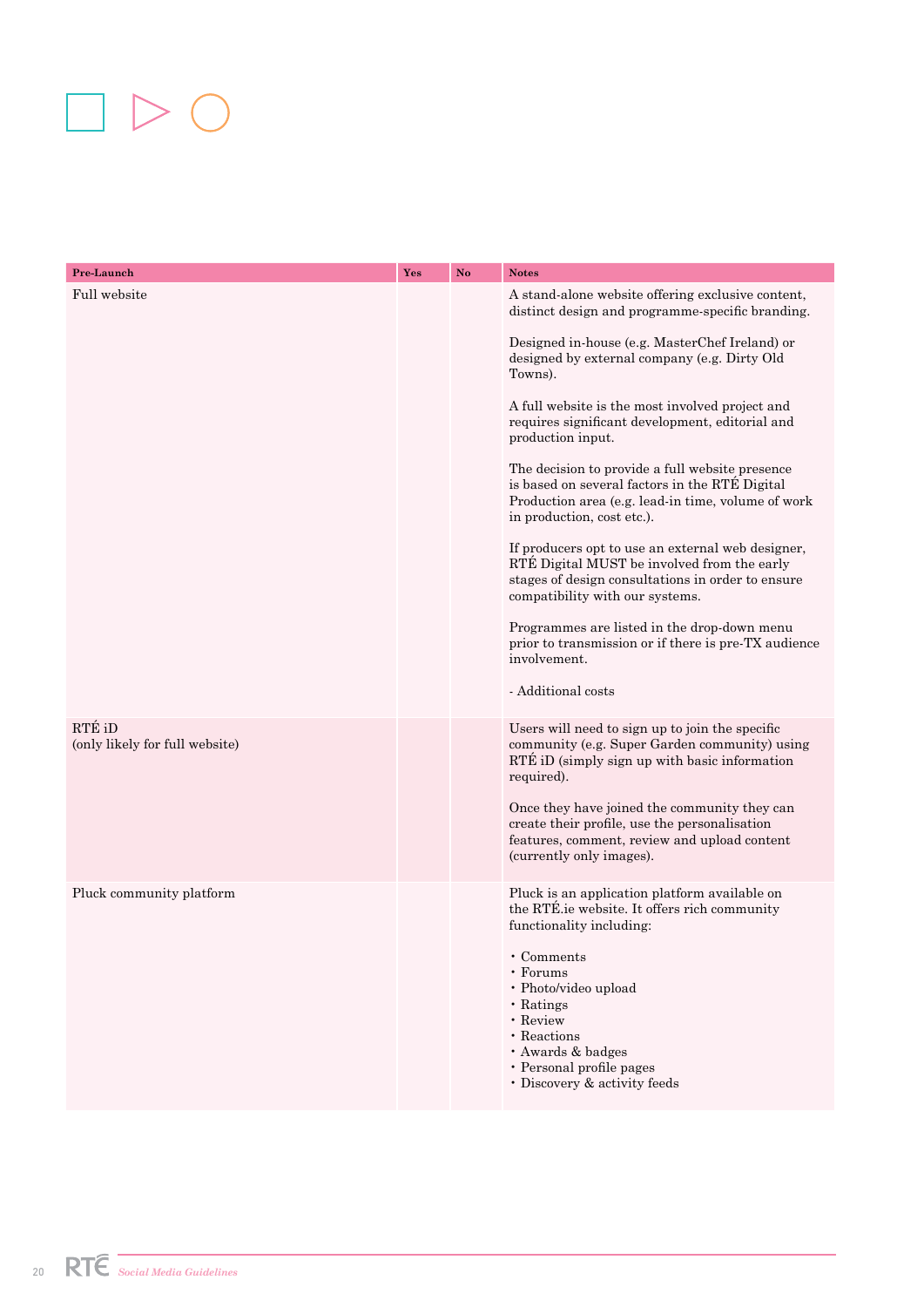| Pre-Launch                                                                                                                                                                                                                                                                                                                                                                                                                                                    | Yes | No | <b>Notes</b>                                                                                                                                                                                                                                                                                                                                                                                                                                                                                                             |
|---------------------------------------------------------------------------------------------------------------------------------------------------------------------------------------------------------------------------------------------------------------------------------------------------------------------------------------------------------------------------------------------------------------------------------------------------------------|-----|----|--------------------------------------------------------------------------------------------------------------------------------------------------------------------------------------------------------------------------------------------------------------------------------------------------------------------------------------------------------------------------------------------------------------------------------------------------------------------------------------------------------------------------|
| PollDaddy                                                                                                                                                                                                                                                                                                                                                                                                                                                     |     |    | PollDaddy is a free platform for polls and surveys.<br>Polls/surveys can be easily integrated into<br>the programme website and can offer deeper<br>user engagement or facilitate the collection of<br>information that can be used in the programme.<br>PollDaddy polls offer low-level security and, in<br>general, aren't suitable for competitions where<br>votes have to be strictly controlled.<br>Pluck votes, together with RTÉ iD, offer higher<br>levels of protection but require more integration<br>effort. |
| Promotional opportunities on RTÉ.ie:<br>• Features on Television homepage –<br>competing with other TV content<br>· Highlights on Television homepage -<br>competing with other TV content<br>$\cdot$ Features on RTÉ ie homepage – competing with<br>other content from across all divisions so it is not<br>guaranteed<br>• Highlights on RTÉ.ie homepage - competing with<br>other content from across all divisions so is not<br>guaranteed<br>Newsletter |     |    | The quality of images and quantity of content will<br>determine the amount of promotion possible across<br>RTÉ.ie.<br>- No direct cost<br>A facility to send out a new sletter to a list of                                                                                                                                                                                                                                                                                                                              |
|                                                                                                                                                                                                                                                                                                                                                                                                                                                               |     |    | subscribers.<br>Subscribers could be recruited via a website, mobile<br>app, Facebook page, etc.<br>An RTÉ iD account will be required to subscribe to<br>an email newsletter.<br>Suitable for longer term engagement.<br>Newsletter needs to be personal and offer an added<br>value versus standard update that can be published<br>on the programme webpage.<br>- Additional Costs                                                                                                                                    |
| 2: Which tools do you want to use?                                                                                                                                                                                                                                                                                                                                                                                                                            |     |    |                                                                                                                                                                                                                                                                                                                                                                                                                                                                                                                          |
| Facebook                                                                                                                                                                                                                                                                                                                                                                                                                                                      |     |    |                                                                                                                                                                                                                                                                                                                                                                                                                                                                                                                          |
| Twitter                                                                                                                                                                                                                                                                                                                                                                                                                                                       |     |    |                                                                                                                                                                                                                                                                                                                                                                                                                                                                                                                          |
| Audioboo                                                                                                                                                                                                                                                                                                                                                                                                                                                      |     |    |                                                                                                                                                                                                                                                                                                                                                                                                                                                                                                                          |
| Flickr                                                                                                                                                                                                                                                                                                                                                                                                                                                        |     |    |                                                                                                                                                                                                                                                                                                                                                                                                                                                                                                                          |
| YouTube                                                                                                                                                                                                                                                                                                                                                                                                                                                       |     |    | RTÉ has a dedicated YouTube channel that can<br>accommodate clips (as opposed to full programmes).<br>A specific programme playlist can be created to<br>accommodate your show, if warranted.                                                                                                                                                                                                                                                                                                                            |
| Other (please specify)                                                                                                                                                                                                                                                                                                                                                                                                                                        |     |    |                                                                                                                                                                                                                                                                                                                                                                                                                                                                                                                          |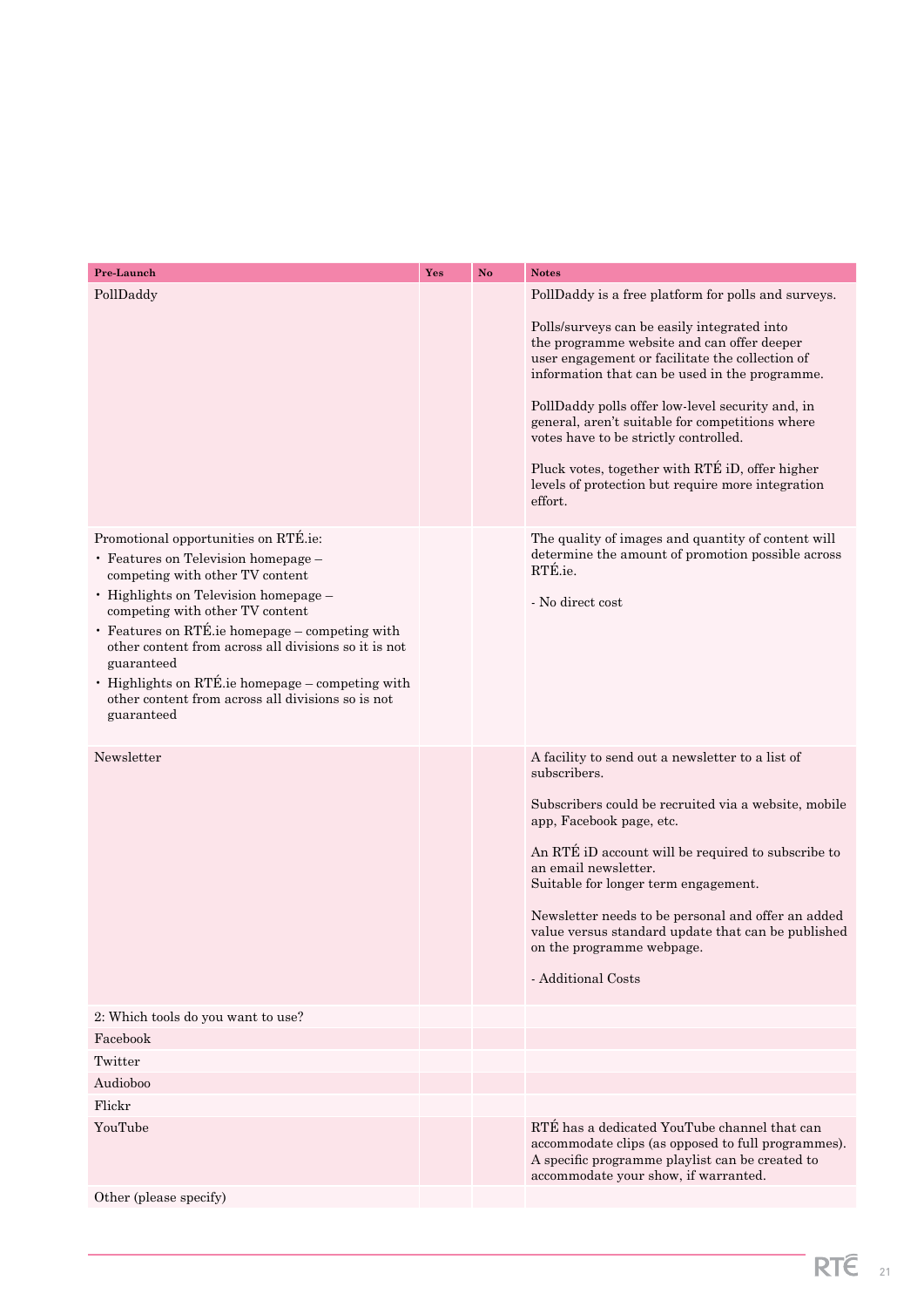# $\Box \triangleright \bigcirc$

| Pre-Launch                                                                                                                   | Yes | No | <b>Notes</b> |
|------------------------------------------------------------------------------------------------------------------------------|-----|----|--------------|
| 3: Can you justify a real need for your content<br>to be in these spaces?                                                    |     |    |              |
| 4: Have you done an audit of other third-party<br>sites for your station/content area?                                       |     |    |              |
| 5: Have you researched other similar content that<br>may already exist within your organisation?                             |     |    |              |
| 6: Have you researched how other broadcast<br>organisations are using social media for this<br>type of task?                 |     |    |              |
| 7: Have you considered doing a pilot, either around<br>a particular event or a specific time period?                         |     |    |              |
| 8: Will your social media presence have a crowd-<br>sourcing campaign to get people talking about it?                        |     |    |              |
| 9: Do you have appropriate branding use?                                                                                     |     |    |              |
| 10: Have you thought about username/password<br>storage?                                                                     |     |    |              |
| 11: Have you thought about how you will measure<br>success? Against what criteria will you be<br>measuring?                  |     |    |              |
| 12: Have you considered whether you need to<br>provide for obtaining required consents under<br>Data Protection legislation? |     |    |              |
| 13: Have you ensured compliance with the Child<br>Protection Policy if required?                                             |     |    |              |
| Day-to-Day Running                                                                                                           | Yes | No | <b>Notes</b> |
| 1: Who will have overall editorial responsibility for<br>these accounts?                                                     |     |    |              |
| 2: Who will have day-to-day responsibility for<br>keeping the accounts updated?                                              |     |    |              |
| 3: Do you have a style guide that outlines<br>appropriate and inappropriate tone and style?                                  |     |    |              |
| 4: How often will you post content?                                                                                          |     |    |              |
| 5: What types of content will you post? How will you<br>keep it interesting?                                                 |     |    |              |
| 6: Do staff know how to use smartphones to create<br>and send content?                                                       |     |    |              |
| 7: How will you manage Facebook or blog comments<br>and tagged replies out of office hours?                                  |     |    |              |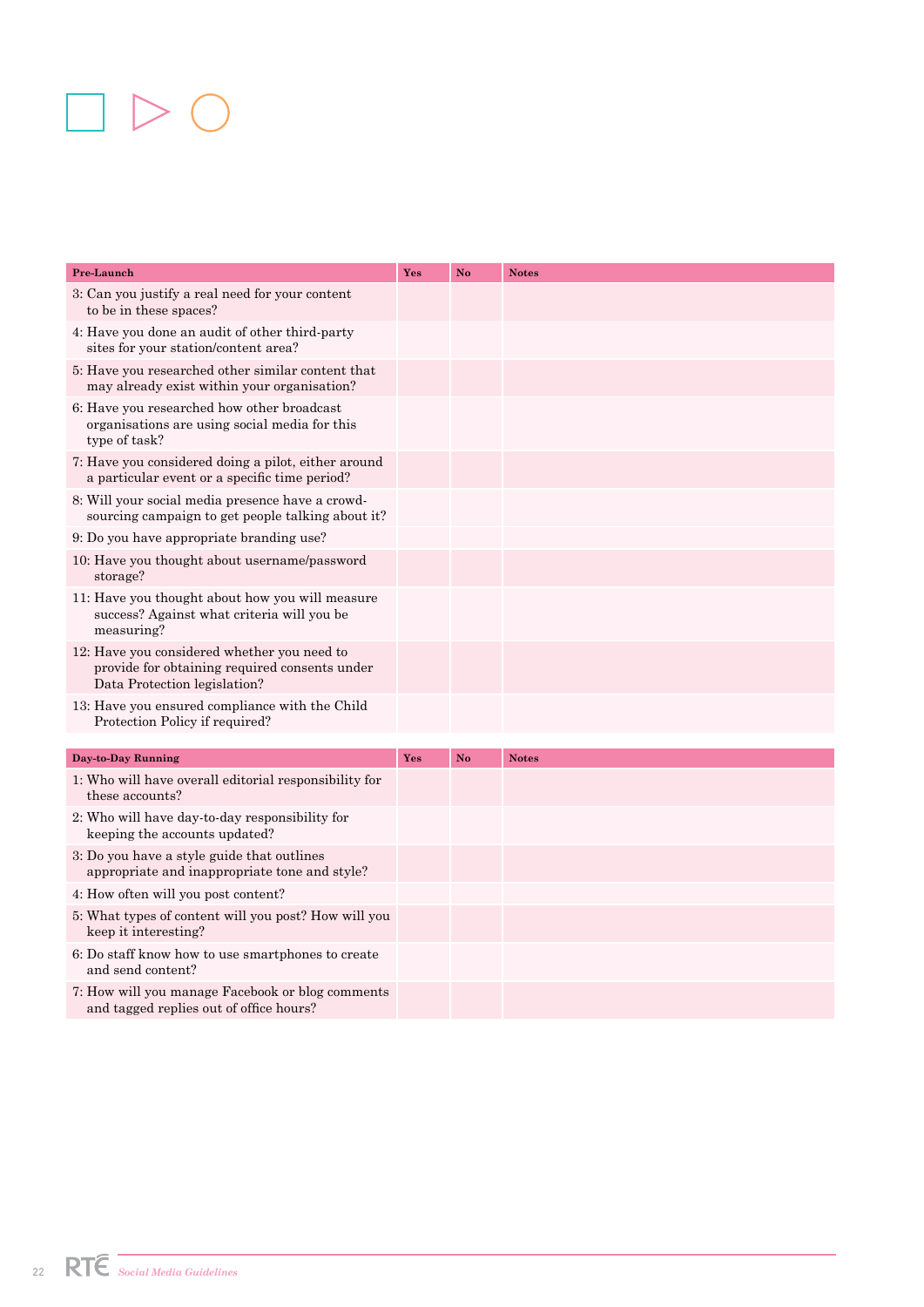| <b>Building Community</b>                                                                                                                            | Yes | No. | <b>Notes</b> |
|------------------------------------------------------------------------------------------------------------------------------------------------------|-----|-----|--------------|
| 1: How will you encourage people to become 'friends'<br>or 'followers' in the first instance?                                                        |     |     |              |
| 2: If you're using Twitter or Audioboo, will you<br>follow everyone back that follows you?                                                           |     |     |              |
| 3: How will you show the audience that you value<br>their input?                                                                                     |     |     |              |
| 4: How will you integrate social media activity into<br>your linear programme?                                                                       |     |     |              |
| 5: How will you direct your audience to all other<br>platforms and how often?                                                                        |     |     |              |
|                                                                                                                                                      |     |     |              |
| <b>Measurement</b>                                                                                                                                   | Yes | No  | <b>Notes</b> |
| 1: Have you got a registered bit.ly account and<br>linked your url shortener to tweetdeck?                                                           |     |     |              |
| 2: Do you know how to use Facebook Insights and<br>bit.ly?                                                                                           |     |     |              |
|                                                                                                                                                      |     |     |              |
| 3: Who will collect screengrabs and case studies?                                                                                                    |     |     |              |
| 4: Who will write monthly reports analysing data?                                                                                                    |     |     |              |
|                                                                                                                                                      |     |     |              |
| <b>Reputation Management</b>                                                                                                                         | Yes | No  | <b>Notes</b> |
| 1: Are those managing your accounts senior enough<br>and experienced enough to manage negative and<br>serious comments?                              |     |     |              |
| 2: How would you manage a serious mistake or<br>attack? Do you have a blog you could post in<br>response?                                            |     |     |              |
| 3: Have you contacted your Publicity/Comms<br>representative about planning a strategy for<br>handling such an event?                                |     |     |              |
|                                                                                                                                                      |     |     |              |
| <b>Closure/Exit Strategy?</b>                                                                                                                        |     |     |              |
| 1: How will you alert followers that your site is<br>closing? (Suggest publishing a closing update,<br>explaining why and when? Say thanks as well.) |     |     |              |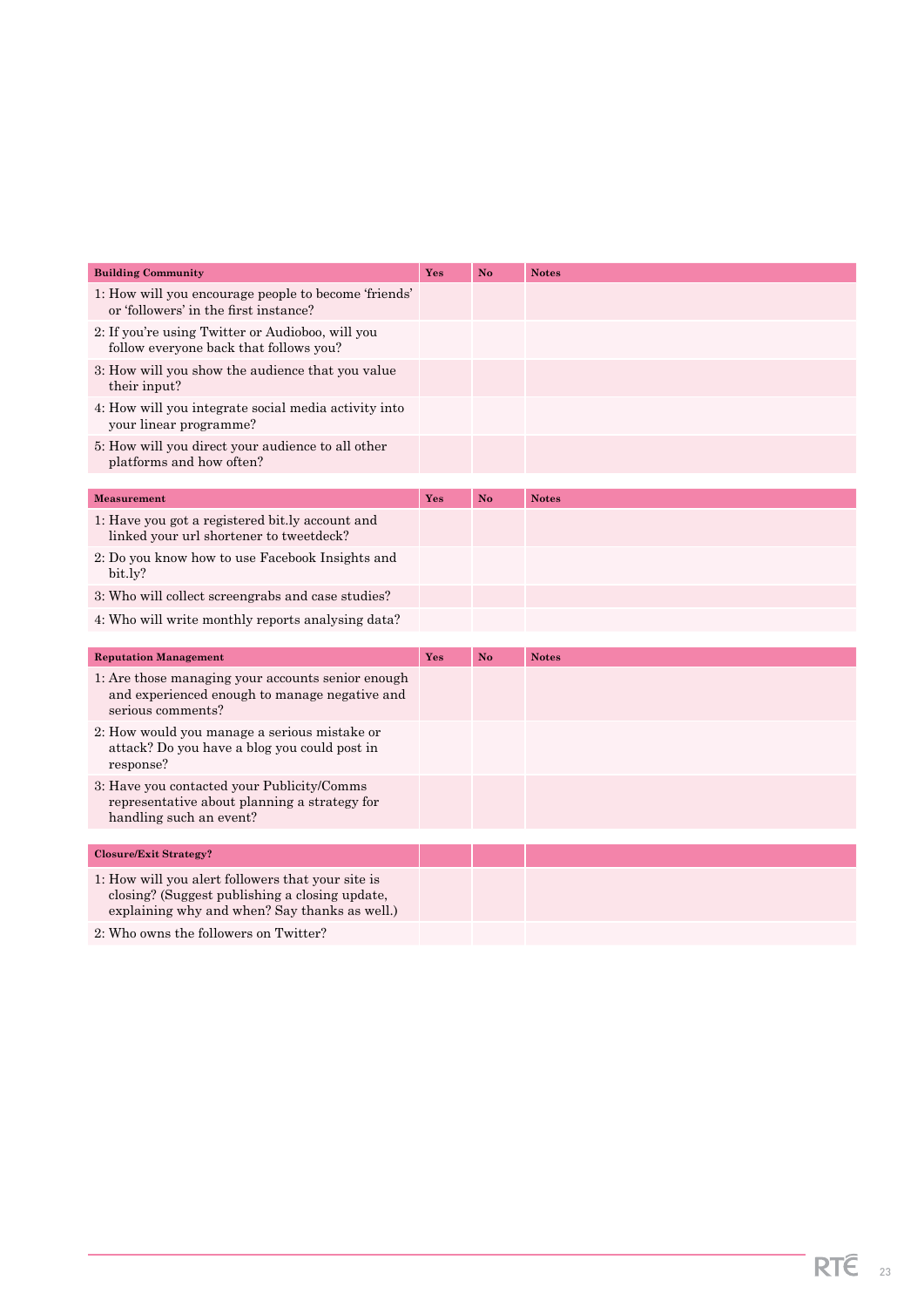

Any other notes: **Notes about the style and tone of your account:**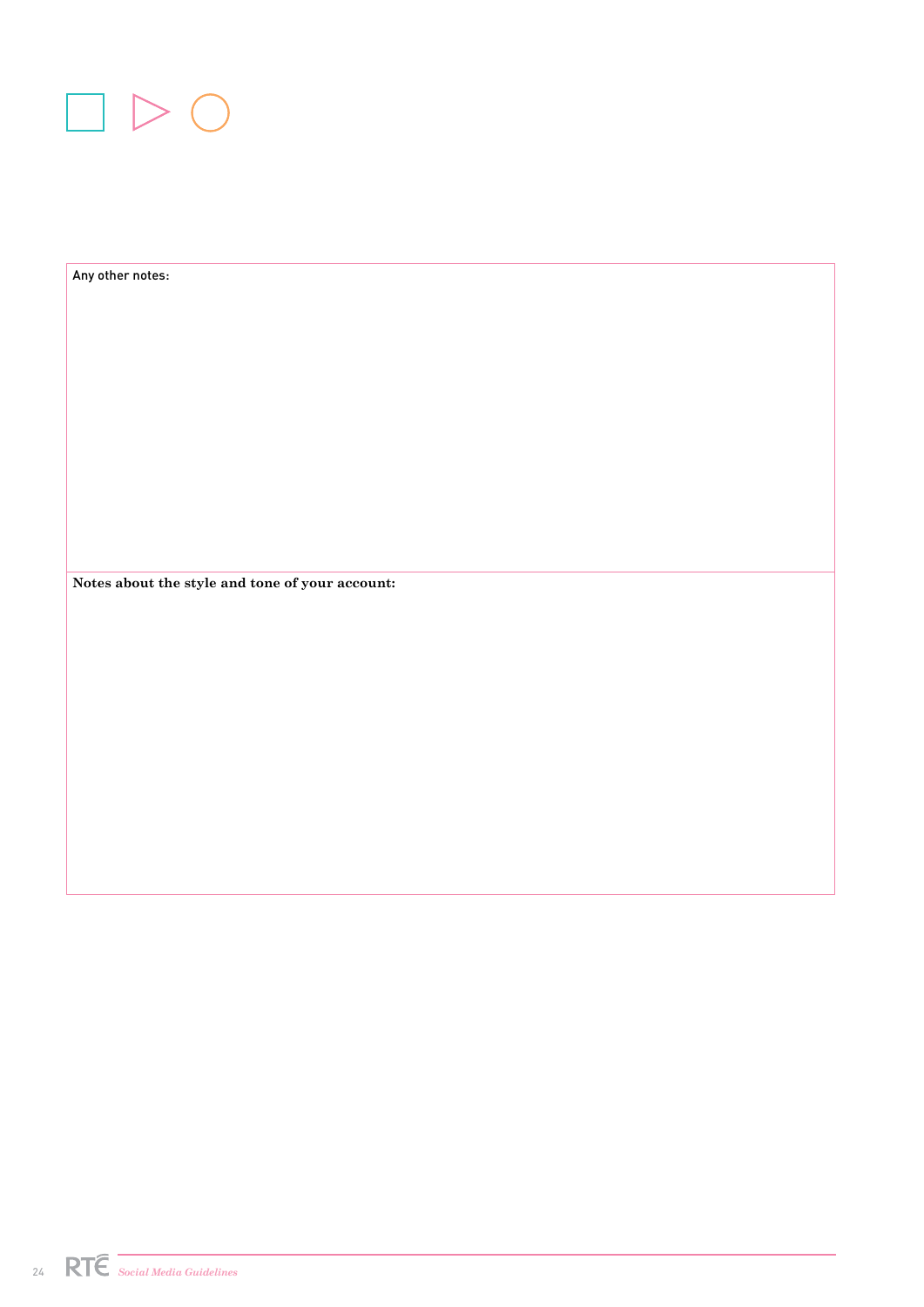# Appendix 2. Declaration Form re Class 1, 2 or 3 Account

It is mandatory and now a requirement to submit this form to your line manager before setting up any account in the classification 1, 2 or 3 category, or if you already have an account.

### **Social Media Clearance**

|                                                       | Name:                                                                                                               |  |  |  |  |
|-------------------------------------------------------|---------------------------------------------------------------------------------------------------------------------|--|--|--|--|
| Are you a member of staff?                            |                                                                                                                     |  |  |  |  |
| Are you a contractor?                                 |                                                                                                                     |  |  |  |  |
| If you have an account, what is the URL or<br>handle? |                                                                                                                     |  |  |  |  |
|                                                       |                                                                                                                     |  |  |  |  |
|                                                       | I have read the Staff and Outside Activities section of the Staff Manual                                            |  |  |  |  |
|                                                       | I have added the following line to my account: The views expressed are my own and do not express the views of RTÉ.' |  |  |  |  |
|                                                       | I understand the constraints and obligations I undertake on behalf of RTE when operating this account               |  |  |  |  |

I have read and understand the social media guidelines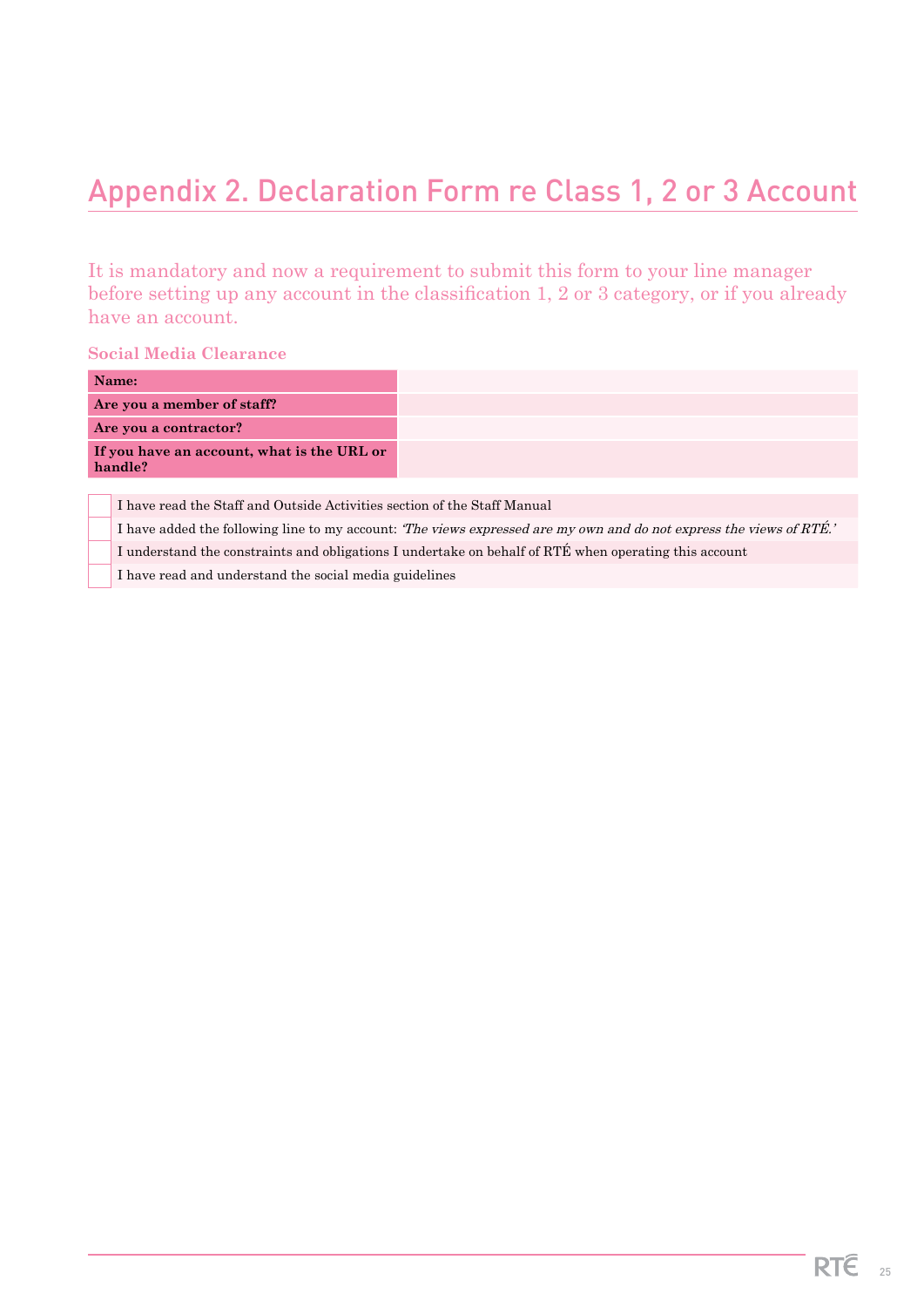# Appendix 3. Social Media and Your Show

There are many ways that you can integrate social media into your show. Below are some examples.

You may wish to view the presentation by Twitter's Dan Biddle, which is available on the RTÉ Hub.

However, it is advised that you meet with Communications before you go into production to explore what approach best suits.

## **Call Outs and Information**

For all call outs and general information use the official Facebook and Twitter accounts

#### **To Generate Content**

Use Twitter and Facebook to ask viewers for their ideas for content (best guests, questions for guests, jokes, opinions, topics etc.). The administrator on the account needs to manage this and moderate responses.

#### **To Build Characters and Drama**

If the presenter/character in your programme does not have his/her own social media account, there may be a case for setting up a specific social media account for the run of the show. Blogs are also a good option here.

#### **To Generate Discussion around Your Programme**

Viewers are increasingly using Twitter to connect with each other as they comment on a TV show while they're viewing. To generate Tweets about your show, use verbal call outs and onscreen straps (details below) and the hashtag for your show or the hashtag for a particular question e.g. #elev8 or #whatIwoulddo or #dothisfirst

#### **Competitions and Giveaways**

This is a great way to build followers and can be an ideal match for shows with merchandise to distribute. Offering prizes and running competitions through Facebook and Twitter will build viewers around a particular show, or a particular idea featured in a show. Please contact the RTÉ Competitions team to discuss appropriate Terms & Conditions and any plans for giveaways under an RTÉbranded account.

#### **Exit Strategy**

It is important to have a clear plan from the start about how long the association between RTÉ and the site/ profile/page will last.

If a social media stream does exist and a programme will be off-air for a significant length of time (more than a month) then a migration/exit strategy needs to be implemented. Discuss this with the Marketing and Communications Departments prior to setting up accounts.

It is important to have a clear plan from the start about how long the association between RTÉ and the site/profile/ page will last.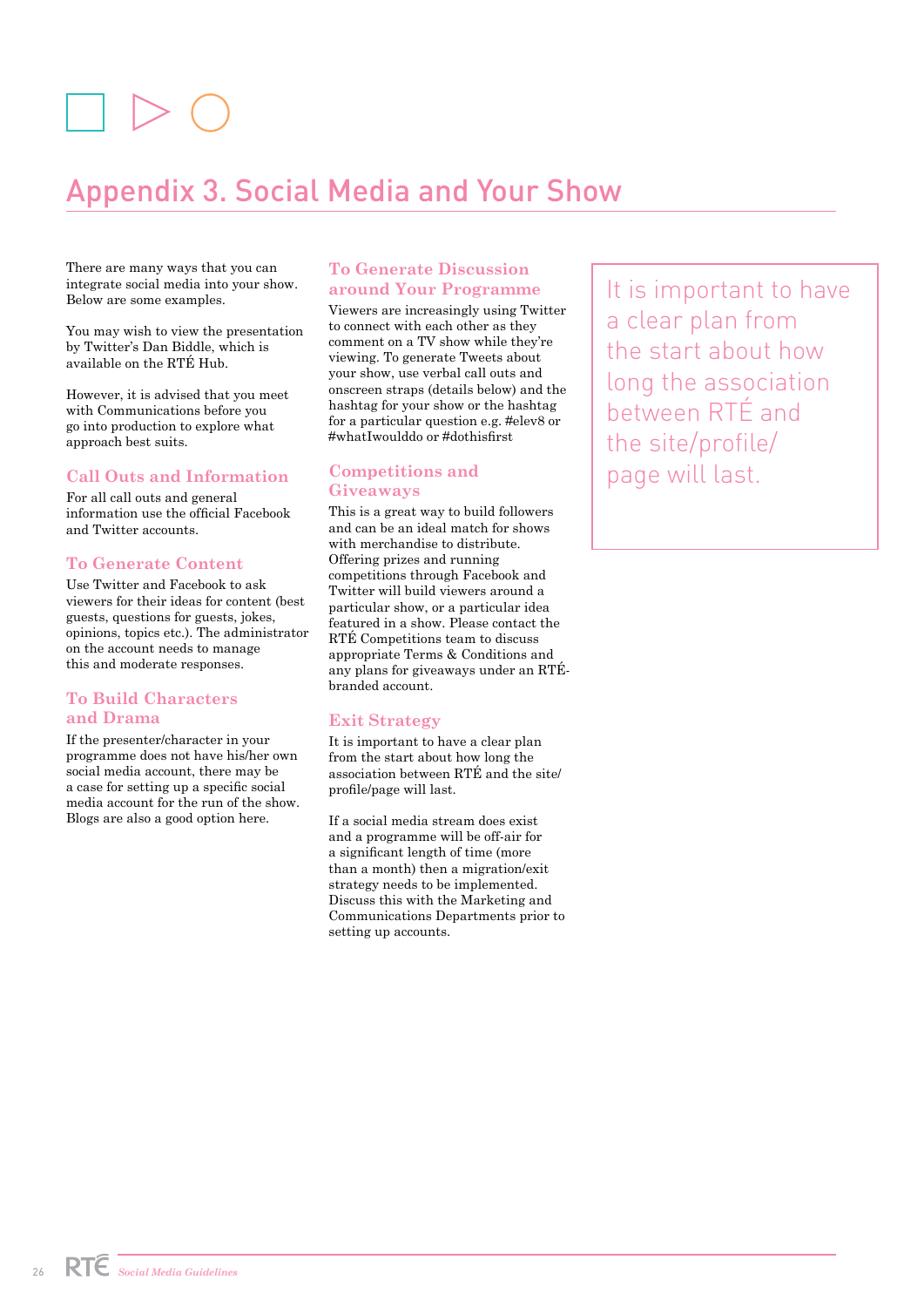# Appendix 4. RTÉ Branding on Facebook and Twitter

Facebook and Twitter accounts should only be set up following approval from the relevant line manager and following permission from the Marketing and Communications departments and/ or the Social Media Co-ordinator. All accounts should be set up as standalone and not through independent producers' corporate pages. Login and password details must be forwarded to the Commissioning Editor and RTÉ Television Press Office. These should not be changed without 24 hours' notification to the relevant RTÉ contacts and should never be changed during transmission of the programme without prior consultation with RTÉ.

#### **4.1 Facebook**

#### 4.1.1. Naming an Account

RTÉ must appear in the name of ALL social media accounts.

The preferred style is: RTÉ/Name of Show. RTÉ should also be mentioned in the description and the page should also carry full transmission details. If using Facebook too far in advance as to be accurate on transmission details, contact the TV Press Office. Include the name of the broadcast channel and include the correct corporate branding of RTÉ One and RTÉ Two (and not RTÉ 1 and RTÉ 2). Include a website url at the top of the description.

Once a Facebook name is established and you pass 100 'fans', the name cannot be changed, so this MUST be done correctly at the outset.

#### 4.1.2 Account Description

The cover photo and profile image on the account should always be officially approved by RTÉ and the cover photo should feature an RTÉ logo. Logos can be added using basic photo manipulation programmes (Gimp is free to download and is simple to use). Be careful when adding logos to ensure the positioning is appropriate and doesn't interfere with the branding of the programme. Approved programme logos and associated images can be obtained from the relevant communications department or http:// www.rte.ie/branding/user/print/print\_ eps\_serviceslogo.html

#### 4.1.3 House Rules

A section on 'House Rules' should also be included on the information page. This is useful in the moderation of comments.

#### Suggested wording:

'We encourage fans of [Programme] to leave comments on this page. However, we will review all comments and remove any that we deem inappropriate or offensive. We will leave what you share that relates to the subjects covered on this page. We reserve the right to block users who violate these "House Rules". Comments posted unless otherwise stated do not represent the opinions of [Programme], [Production Company] or RTÉ.'

#### **4.2 Twitter**

#### 4.2.1. Naming an Official RTÉ Account

RTÉ must appear in the name of ALL Class 1 and 2 social media accounts. The account name is restricted in length to 20 character spaces, so bear this in mind even at the earliest stages of your pre-production. Plans to have a big social media presence may fall down if the account name doesn't transfer properly onto these platforms.

The preferred style is: RTÉ/Name of Show, with the handle [@]. For Example: RTÉ Fair City [account name], @RTEFairCity.

The fada is to be used in all references to RTÉ but the fada cannot be used in the handle (@), and shouldn't be used in hashtags. In these cases, leave out the fada.

#### 4.2.2. Hashtags

When deciding on a hashtag, choose one that is organic and simple. Only include RTÉ in the hashtag in order to differentiate from a programme of the same name on another channel (e.g. Don't Tell The Bride – #rtedttb; BBC Three uses #bbcdttb. The Voice of Ireland – #rtethevoice; BBC One uses #thevoiceuk).

#### 4.2.3. Account Description

RTÉ should be mentioned in the description, as well as full transmission details (include the channel – with correct branding of RTÉ One or RTÉ Two not RTÉ 1 or RTÉ 2). You only have 160 characters, so try to be snappy. Use intelligent abbreviations and don't use text spelling. This description can be changed at any time, especially if you want to give different emphasis while the programme is in production, in its promo phase, during transmission and also posttransmission. Include a website url in the section for that link.

#### 4.2.4. Avatars

Only RTÉ approved official photos or artwork should be used as avatars and they should preferably include the RTÉ logo (channel specific).

Service logos should be stacked. Please refer to Communications and Marketing for guidance and approval of artwork.

Examples of service artwork: